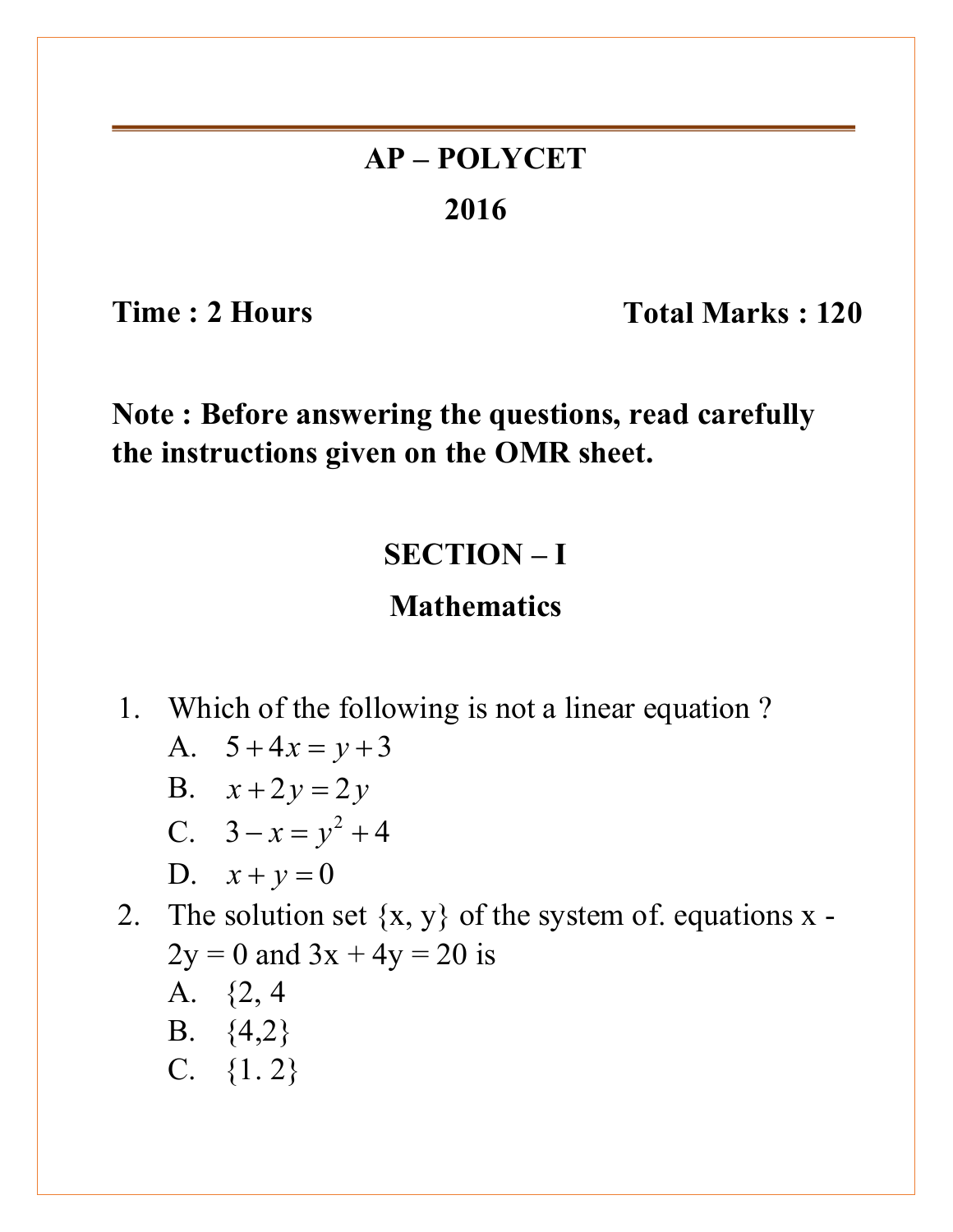D.  $\{2, 1\}$ 

3. The two lines

 $3x + 2y - 80 = 0$  and  $4x + 3y - 110 = 0$  are

- A. coincident lines
- B. parallel lines
- C. intersecting lines
- D. None
- 4. The perimeter of a rectangular plot is 32 m. If the length l is increased by 2 m and the breadth b is decreased by 1 m, the area of the plot remains the same. Then the values of l and b are respectively
	- A. 6m, 10m
	- B. 10 m, 6m
	- C. 10 m, 10m
	- D. 6m, 6m

5. The solution of the equations  $\frac{x+y}{x-2} = 2$  and  $\frac{x-y}{x-6} = 6$ *xy xy*  $+y$   $2x = 2$  and  $\frac{x}{x}$  =

is

A. 
$$
\left\{\frac{-1}{2}, 4\right\}
$$
  
B. 
$$
\left\{2, \frac{-1}{4}\right\}
$$
  
C. 
$$
\left\{\frac{-1}{2}, \frac{-1}{4}\right\}
$$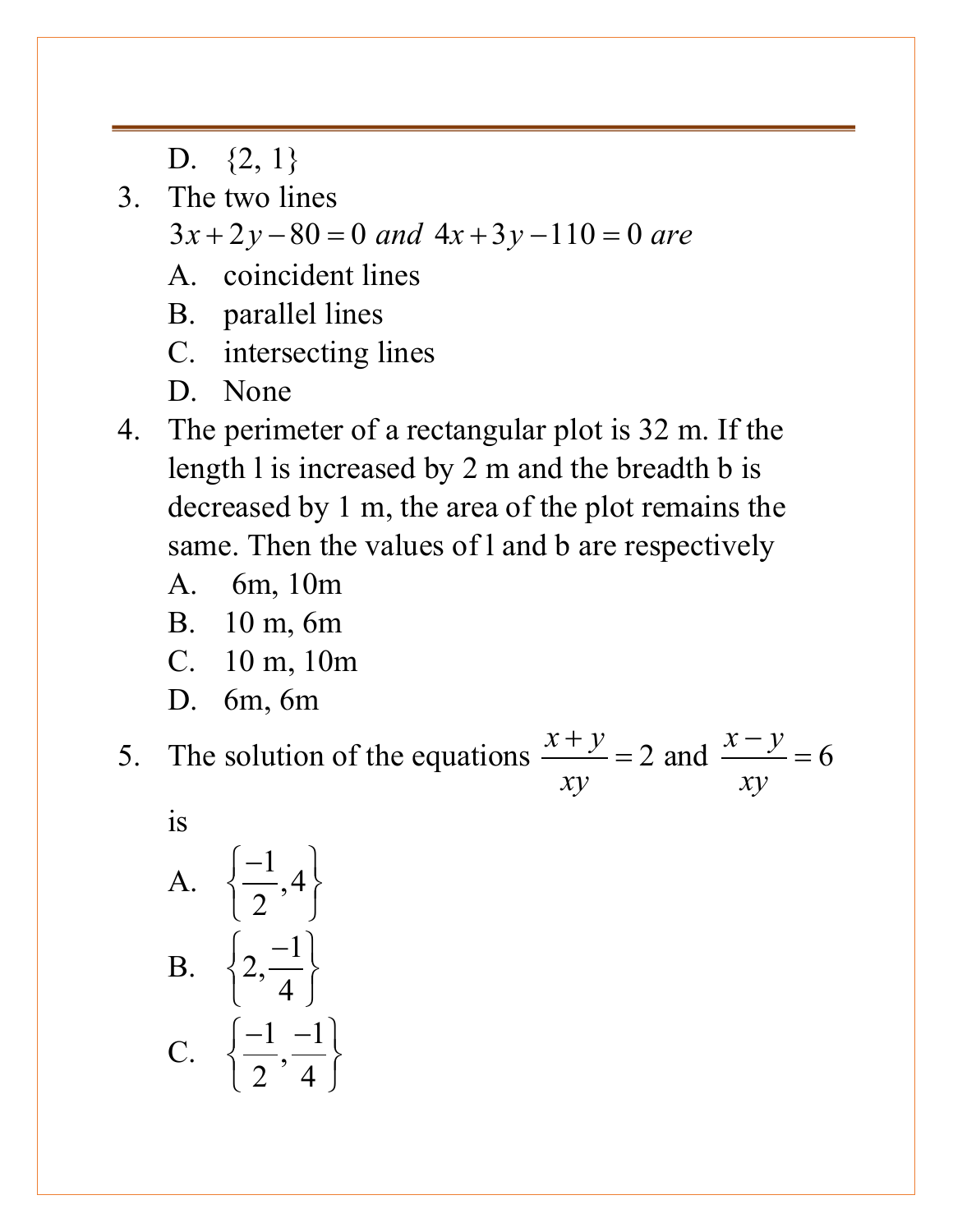D.  $\left\{\frac{-1}{2}, \frac{1}{4}\right\}$  $\frac{1}{2}$ ,  $\frac{1}{4}$  $\begin{pmatrix} -1 & 1 \end{pmatrix}$  $\left\{\frac{1}{2},\frac{1}{4}\right\}$ 6. The root of  $\frac{1}{\sqrt{1 - \frac{1}{\sqrt{1}}} = \frac{11}{20}$  $x+4$   $x-7$  30 – ——— =<br>— —— =  $+4$   $x$ are A. -1, 2 B. 1, 2  $C. \quad 1, -2$ D.  $-1, -2$ 7. If A is the solution set  $x^2 - 5x + 6$  and B is the solution set of  $x - \sqrt{3x - 6} = 2$ , then  $A \cap B =$ A. φ B. A C. B D. (2) 8. If  $\propto$  and  $\beta$ . Are roots  $ax^2 + bx + c = 0$  then  $\alpha^3 + \beta^3 =$ A. 3 2  $3abc - b$ *a* − B. 3 3  $3abc - b$ *c* − C. 2 3  $b^2 - 3abc$ *a* − D. 2 3  $b^2 - 3abc$ *c* −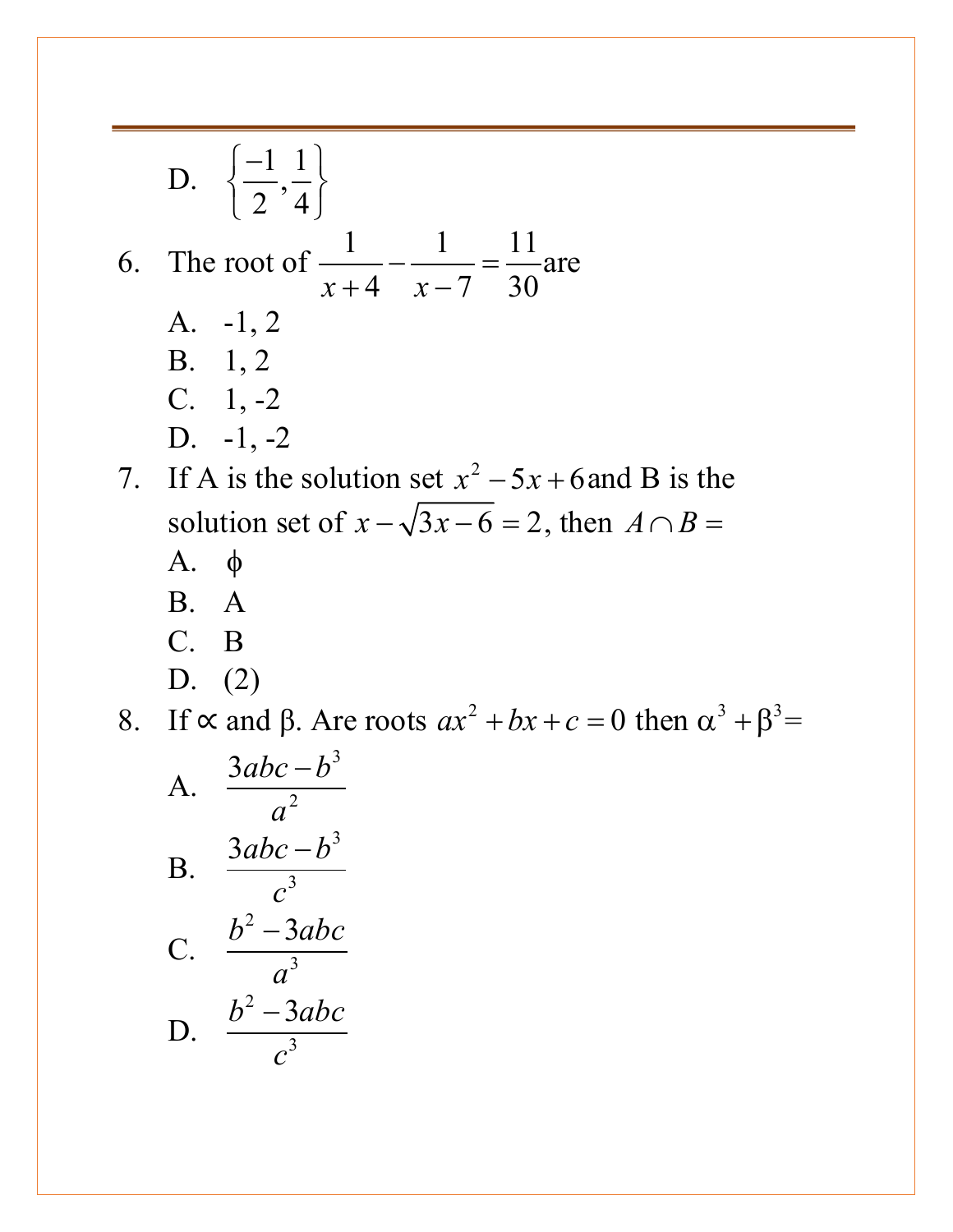- 9. The equation whose roots are obtained by adding 1 to those of  $2x^2 + 3x + 5 = 0$  is
	- A.  $2x^2 x 4 = 0$
	- B.  $2X^2 + x 4 =$
	- C.  $2x^2 x + 4 = 0$
	- D. None
- 10. The number of numbers between 100 and 1000 which are divisible by 7 is
	- A. 7
	- B. 128
	- C. 132
	- D. None
- 11. The least value of n for which  $1+2+2^2$  + (n terms) is greater than 1000 is
	- A. 7
	- B. 8
	- C. 9
	- D. 10

12. If the roots of  $a ( b - c ) x^2 + b ( c - a ) x + c ( a - b ) = 0$ are equal, then a, b, c are in

- A. AP
- B. GP
- C. HP
- D. None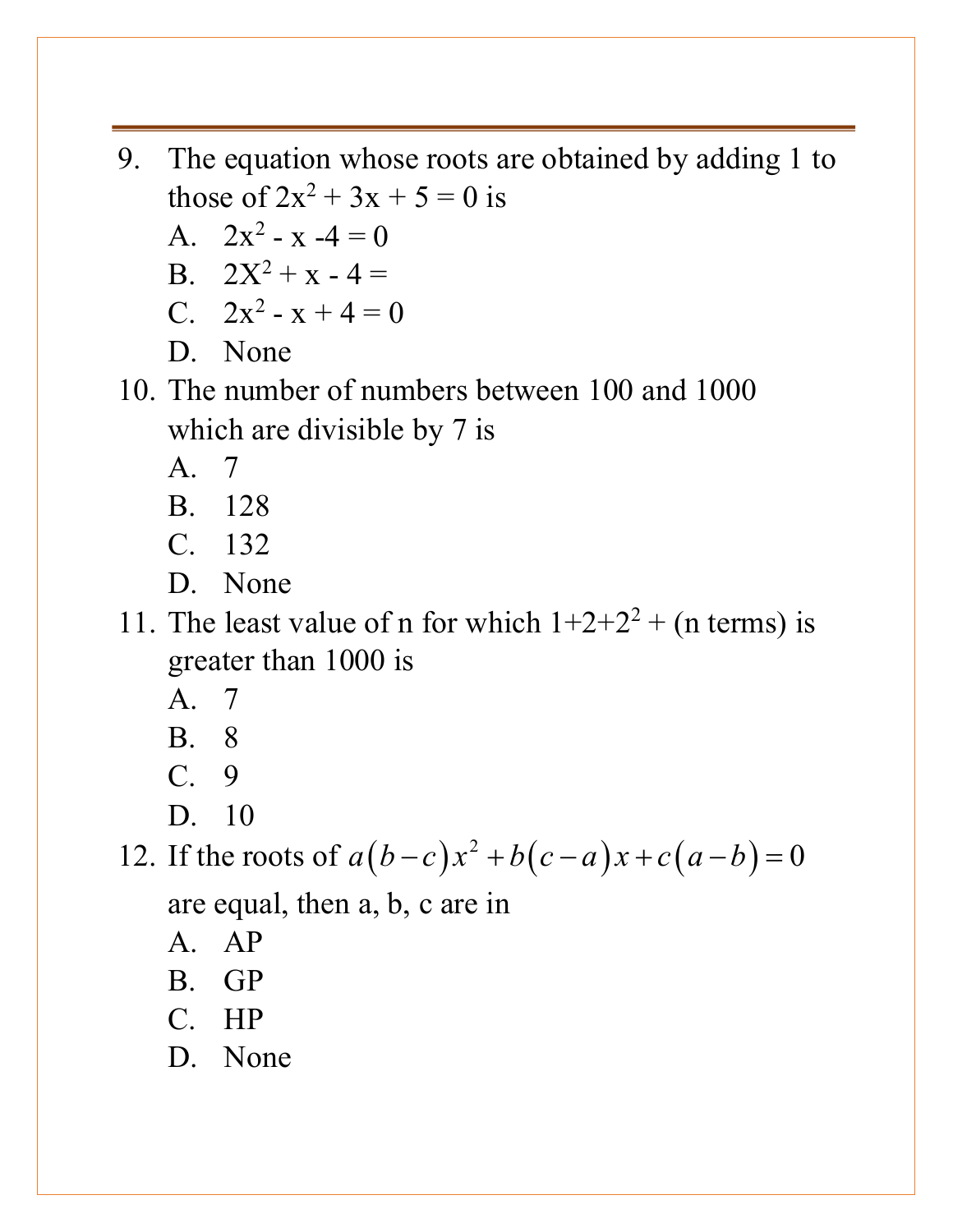- 13. If (a, 2) lies in II quadrant, then (-a, -2) lies in the which quadrant?
	- A. I
	- B. II
	- C. III
	- D. IV

14. The quadrilateral formed by the points  $A(Q - 1)$ ,  $B(2,$ 

1),  $C(0, 3)$  and  $D(-2, 1)$  A taken in the same order is

- A. rectangle
- B. paralleltigrism
- C. square
- D. rhombus
- 15. If  $P(3, 4)$  and  $Q(7, 7)$  are two points and  $PR = 10$ , where P, Q and R are collinear, then  $R =$ 
	- A. (10, 10)
	- B. (11, 11)
	- C. (11, 10)
	- D. (11, -10)

16. If (-2. 1), (1, 0) and (4, 3) are three consecutive vertices of a parallelogram, then the fourth vertex is

- A. (2. 1)
- B. (1, 4)
- C. (0, 0)
- D. (2, 2)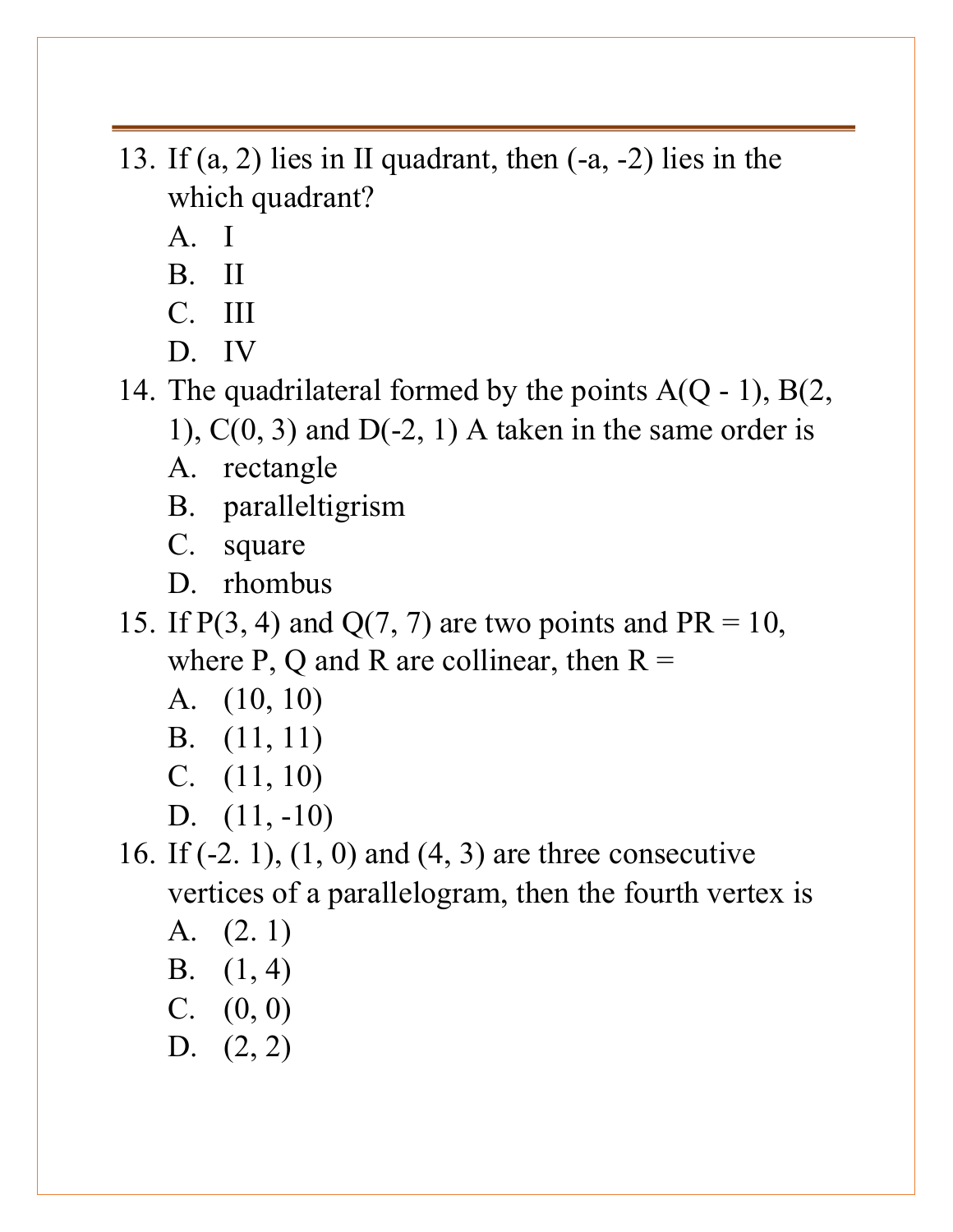- 17. The slope of the line passing through (2, 5) and (4, 7) is
	- A. 2  $B.$  $rac{5}{6}$ C. 4 D. 1
- 18. A joker's cap is in the form of a right-circular cone whose base radius is 7 cm and height is 24 cm. The area of the sheet required to make 10 such caps is
	- A.  $550 \text{ cm}^2$
	- B. 5500 cm2
	- C. 55000 cm2
	- D. None
- 19. A right-circular cylinder has base radius 14 cm and height 21 cm. The curved surface area is
	- A. 1848 cm2
	- B. 616 cm2
	- C. 3080 cm2
	- D. 12936 cm<sup>2</sup>
- 20. The volume of the sphere of radius 21 cm Is
	- A. 5544 cm3
	- B. 38808 cm3
	- C.  $1155 \text{ cm}^3$
	- D. 8983 cm<sup>3</sup>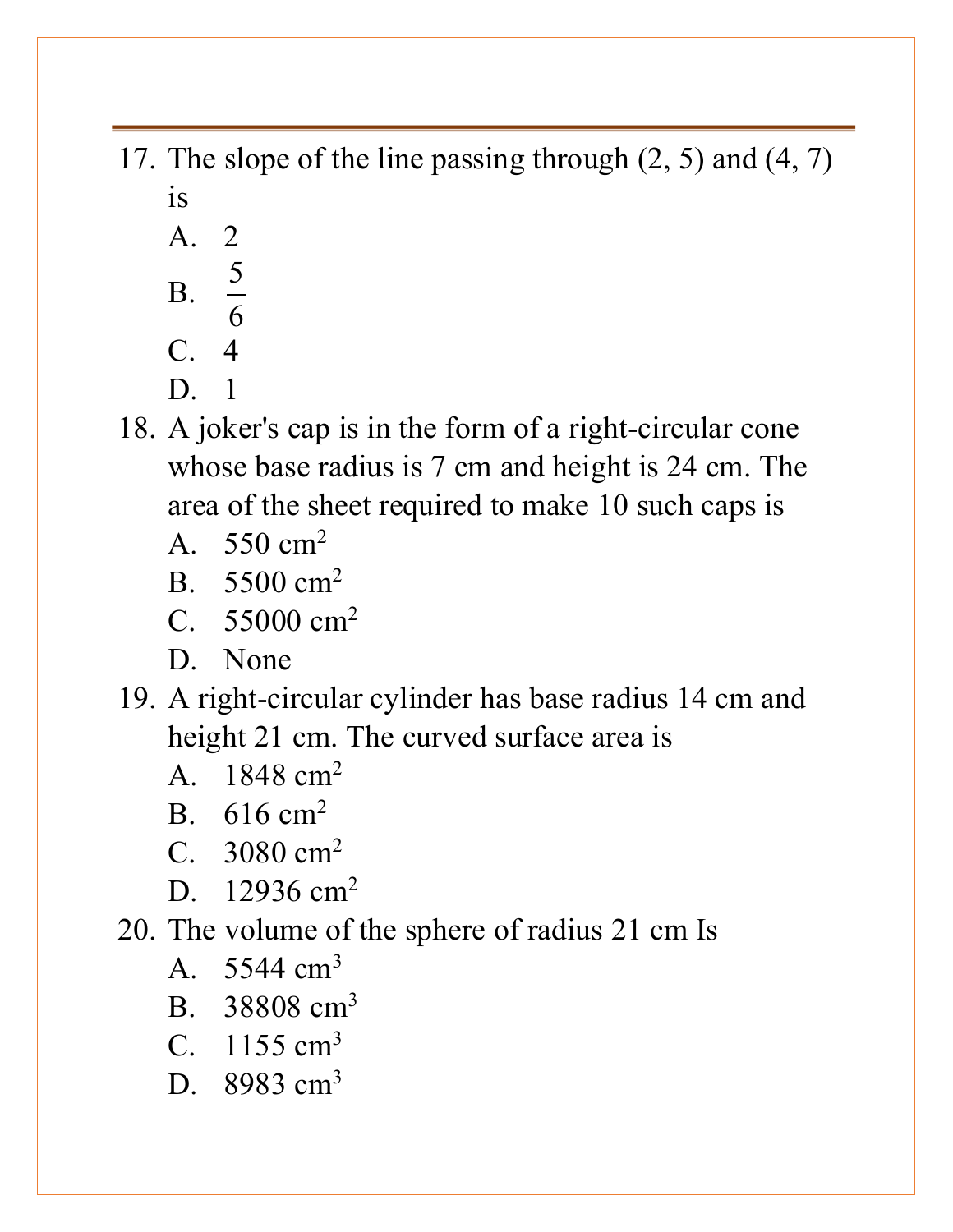21. If 
$$
\cos A = \frac{12}{13}
$$
, then  $\sin A$   
\nA.  $\frac{5}{13}$   
\nB.  $\frac{5}{12}$   
\nC.  $\frac{12}{13}$   
\nD.  $\frac{13}{5}$   
\n22.  $\frac{\sin 30^{\circ} \tan 45^{\circ} - \cos ec 60^{\circ}}{\cot 45^{\circ} + \cos 60^{\circ} - \sec 30^{\circ}} =$   
\nA. 0  
\nB. 1  
\nC. -1  
\nD.  $\frac{1}{2}$   
\n23. If  $\tan 2A = \cot (A - 18^{\circ})$ , where 2A is an acute angle, then A =  
\nA. 6°  
\nB. 18°  
\nC. 36°  
\nD. 54°  
\n24. If x = a cosec θ and y = b cot θ, then b<sup>2</sup>x<sup>2</sup> - a<sup>2</sup>y<sup>2</sup> =  
\nA. a<sup>2</sup> + b<sup>2</sup>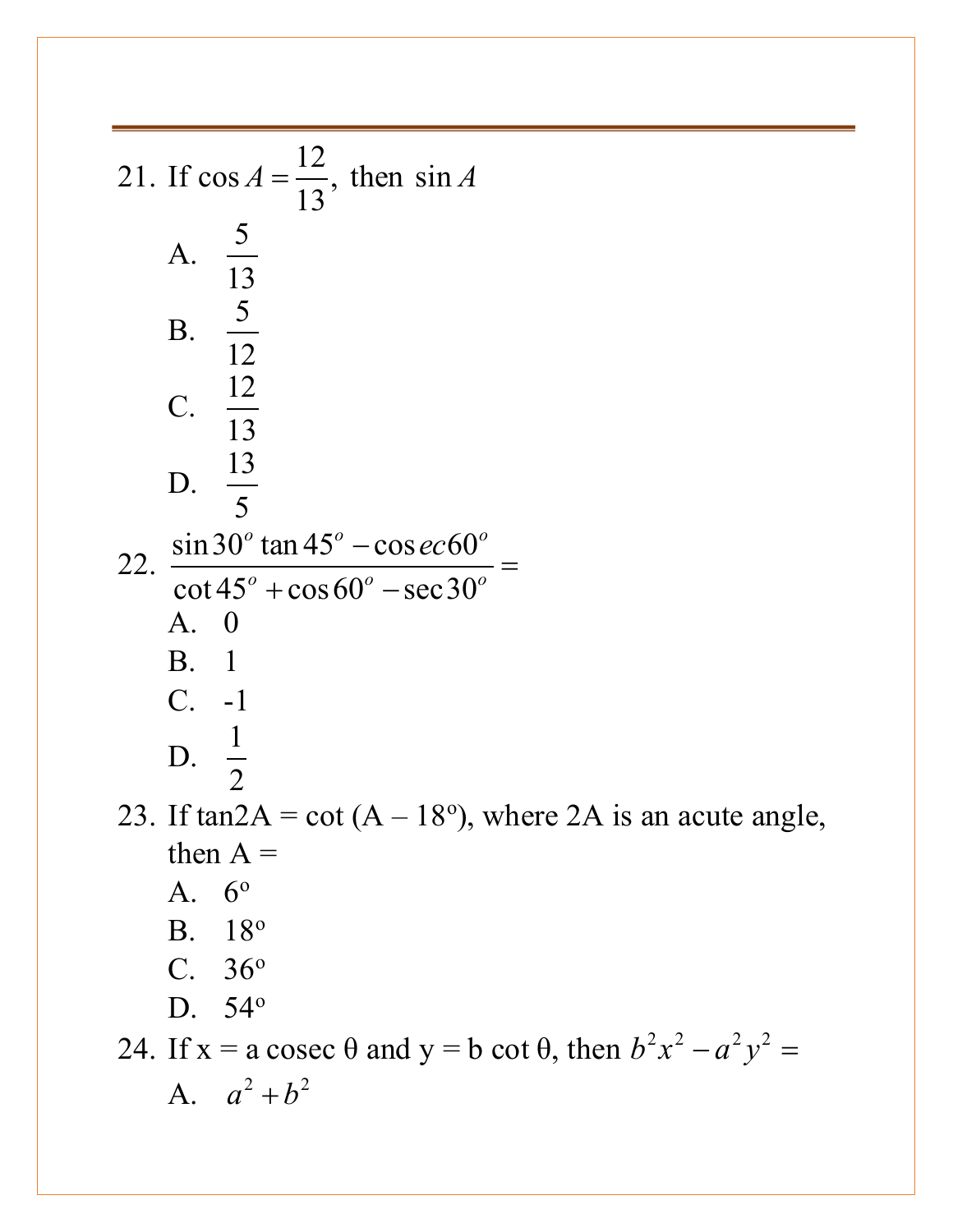- **B.**  $a^2b^2$ C. 2  $\mu^2$ 2  $\mathbf{L}^2$  $a^2 + b$  $a^2-b$ + − D. None 25. tan 30 $^{\circ}$ , tan 45 $^{\circ}$ , tan 60 $^{\circ}$  are in A.  $1 - 2\sin^2\theta$ B.  $2\sin^2\theta$ C. secθ D. cos*ec*θ 26.  $\cos^4 \theta - \sin^4 \theta$ A.  $1 - 2\sin^2\theta$ B.  $2\sin^2\theta$ C.  $\sec \theta$ 
	- D. cos*ec*θ
- 27. A boy observes the top of an electric nole at an angle of elevation of  $60^\circ$ , when the observation point is 8 m away from the foot of the pole. Then the height of the pole is
	- A.  $6\sqrt{3}$  m
	- B.  $8\sqrt{3}$  m
	- C.  $10\sqrt{3}$  m
	- D.  $16\sqrt{3}$  m
- 28. Rajender observes a person standing on the ground from a helicopter at an angle of depression  $45^{\circ}$  If the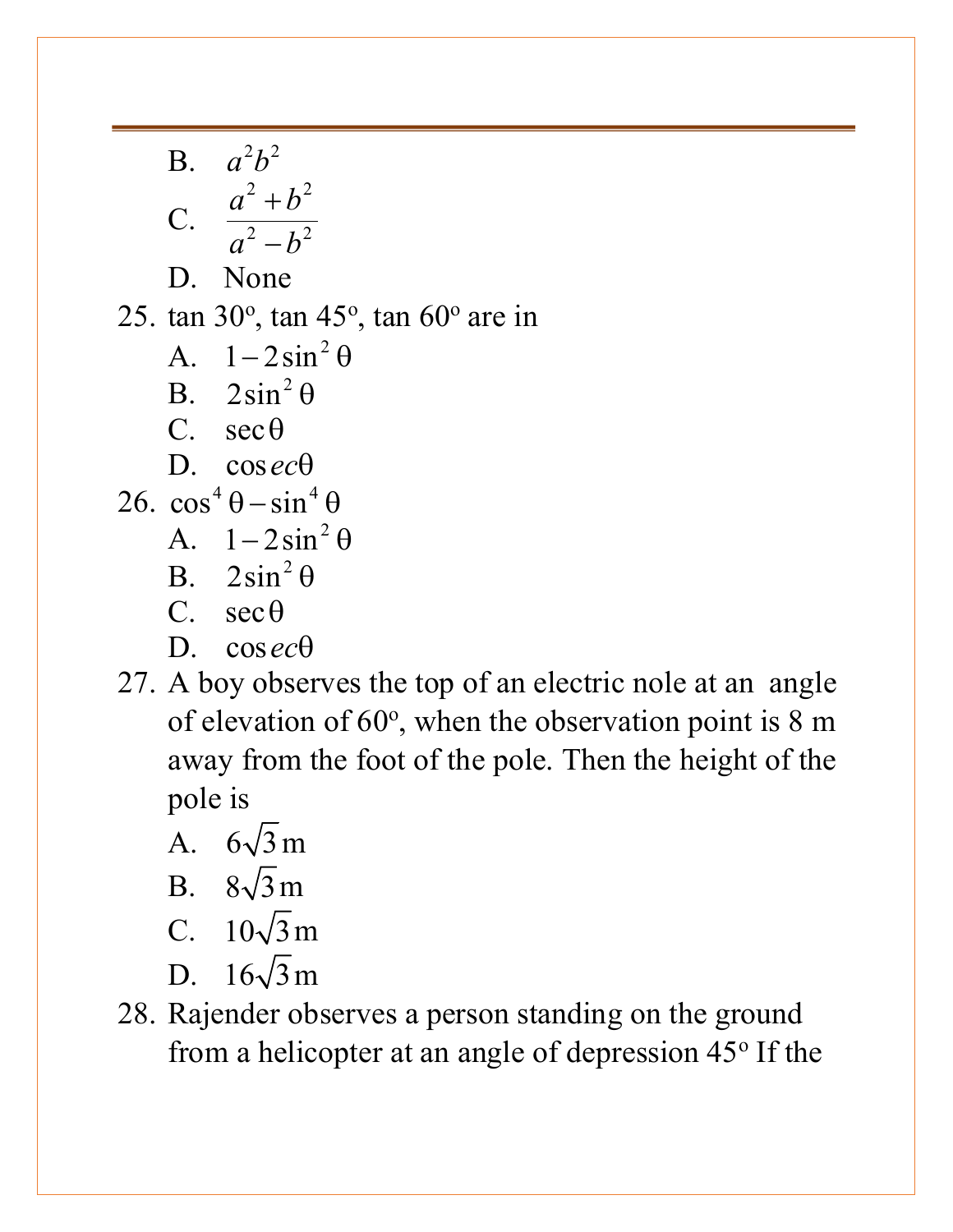helicopter flies at a height of 50 m from the ground; Then the distance of the person from Rajender is

A.  $25\sqrt{2}$ 

B. 
$$
50\sqrt{2}
$$

$$
C. \quad 75\sqrt{2}
$$

- D. None
- 29. From a ship masthead 150 ft high, the angle of depression of a boat is observed to be 45° Its distance from the ship is
	- A. 150 ft
	- B. 75 ft

C. 
$$
150\sqrt{3}
$$
 ft

D. 
$$
\frac{150}{\sqrt{3}}
$$

- 30. A ladder of 19 m is leaning to a wall making an angle of 60\* with the ground. The distance from the foot of the wall to the foot of the ladder is
	- A. 18 m
	- B. 19 m
	- C. 9 m
	- D. 9.5 in
- 31. The probability of getting a head when a coin is tossed once is
	- A. 0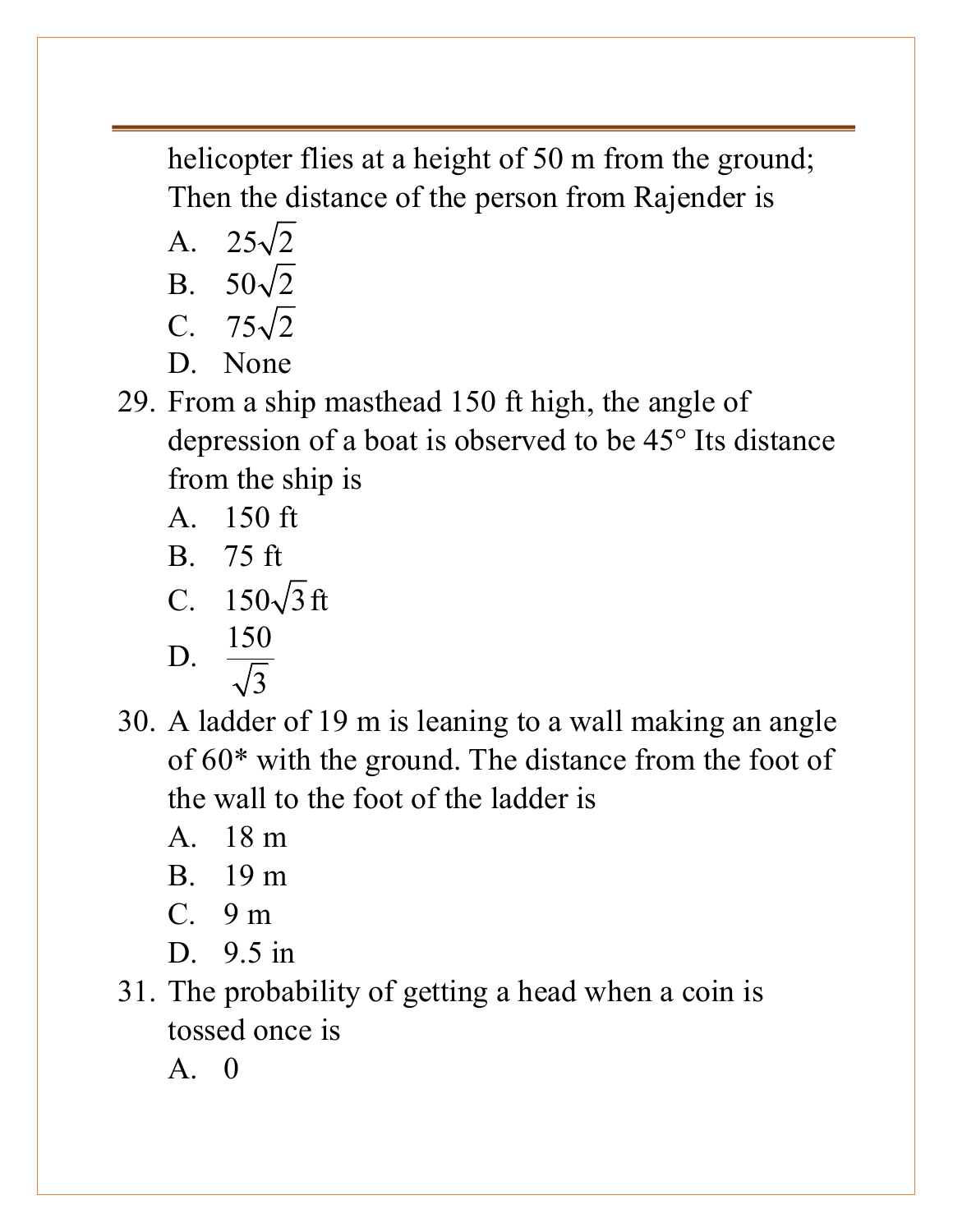$\mathbf{B} \cdot \frac{1}{2}$ 2 C.  $\frac{1}{2}$ 3 D. 1 32. Rahim takes out all the 'hearts from a deck of 52 cards. The probability of picking a diamond is A.  $\frac{1}{13}$  $\mathbf{B} \cdot \frac{1}{26}$ 39 C.  $\frac{1}{2}$ 3 D.  $\frac{1}{76}$ 52 33. The probability of an impossible event is A. 0  $\mathbf{B} \cdot \frac{1}{2}$ 2 C.  $\frac{1}{2}$ 3 D. 1 34. The arithmetic mean of 12, 15, 13, 20, 25 is A. 17 B. 20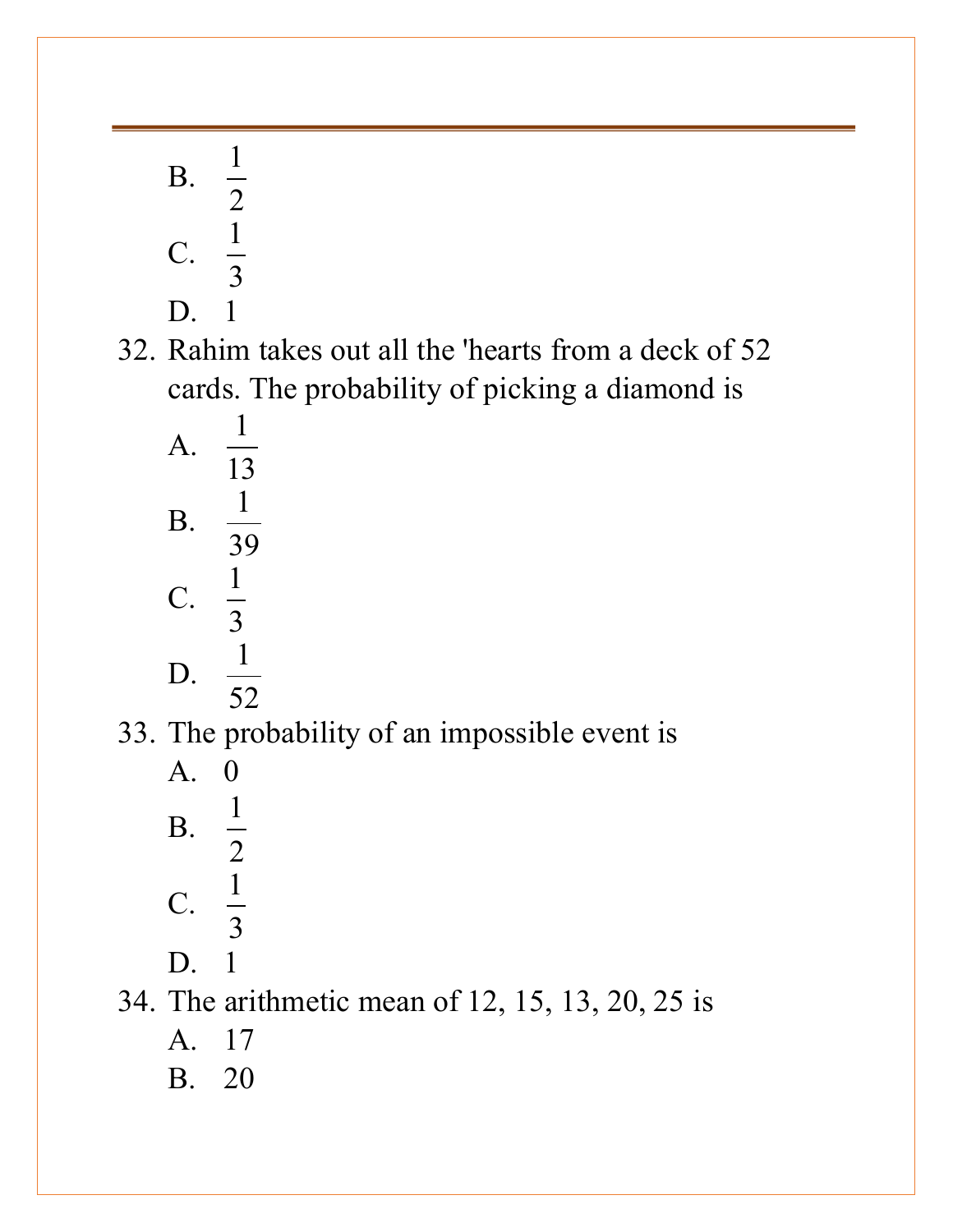C. 18

D. None

35. If 5 is added to each and every item of a data, then the arithmetic mean is

- A. 5 times to the first arithmetic mean
- B. increased by 5 to the first arithmetic mean
- C. equal to the first arithmetic mean
- D. None

36. The median of 24, 20, 32, 18, A 14 25 is

- A. 18
- B. 16
- C. 24
- D. 32

37. The median. of the following distribution is

| Class                         | $J - Q$ | $(0 - 19)$ | $20 - 19$ | $30 - 39$ |
|-------------------------------|---------|------------|-----------|-----------|
| internal                      |         |            |           |           |
| $F$ Frequency   $\frac{1}{2}$ |         |            |           |           |

A. 23.75

- B. 23.25
- C. 25.125
- D. None

38. For the data 9, 8, 7, 7, 6, 3, 7, 2, 1, 7, 9, the mode is

- A. 9
- B. 7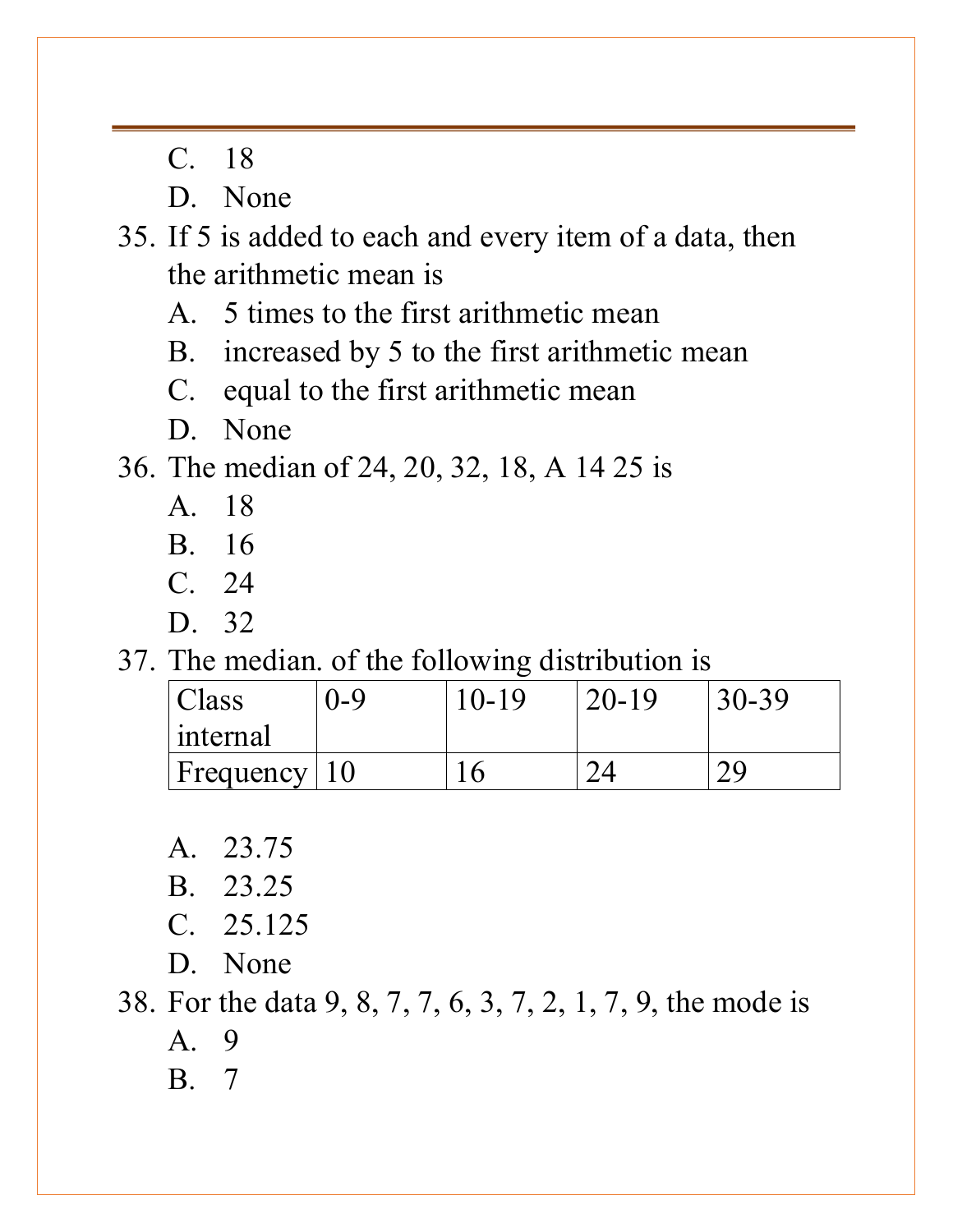| <b>PERSONAL</b> | $\overline{3}$ |
|-----------------|----------------|
| D.              | $\mathcal{P}$  |

39. The modal class of the following distribution is

| Family            | -3 | $\sim$ | . . | $\mathbf{-}$ |
|-------------------|----|--------|-----|--------------|
| size<br>Frequency |    |        |     |              |

A. 1-3

- B. 3-5
- C. 5-7
- D. None

40. In

 $ABC, DE \parallel BC$  and  $\frac{AD}{DB} = \frac{3}{5}$ . If  $AC = 5.6 cm$ , then  $AE$ *DB*  $\triangle ABC$ , DE || BC and  $\frac{212}{22} = \frac{3}{4}$ . If  $AC = 5.6$ cm, then  $AE =$ 



- A. 2cm
- B. 2.1 cm
- C. 2.2 cm
- D. 2.5 cm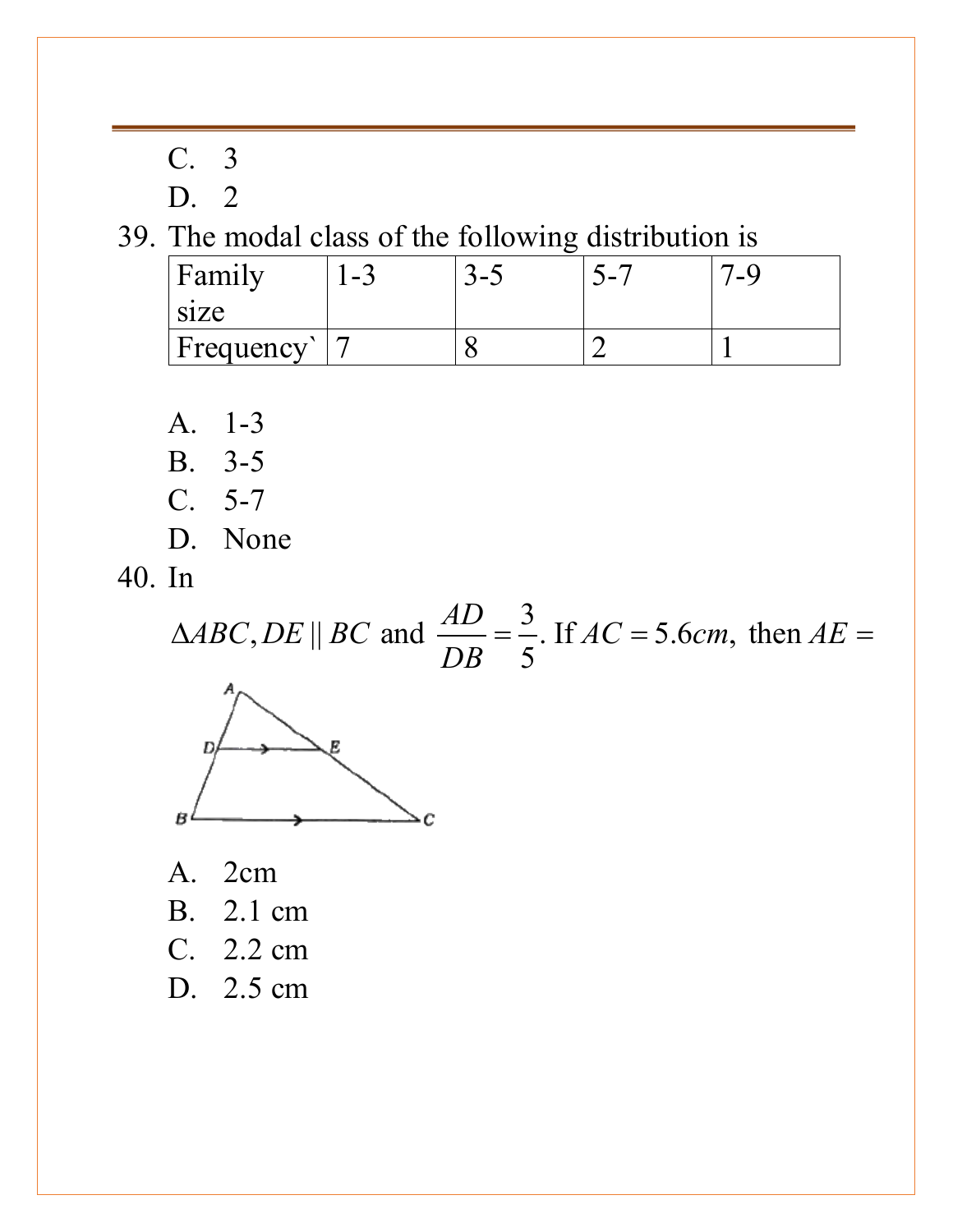41. In a trapezium *ABCD*, AB||DC E and F are points on non-parallel side§ AD and BC respectively such that *AE*



D. None

- 42. Given that  $\triangle$  ABC  $\triangle$  DEF and their areas are 64 cm<sup>2</sup> and 121 cm<sup>2</sup> respectively. If  $EP = 15.4$  cm, then  $BC =$ 
	- A. 2.11 cm
	- B. 21.1 cm
	- C. 1.21 cm
	- D. 11.2 cm
- 43. If BL and CM are the medians of a triangle ABC right angled at A, then the value of  $4 (BL^2 + CM^2)$ =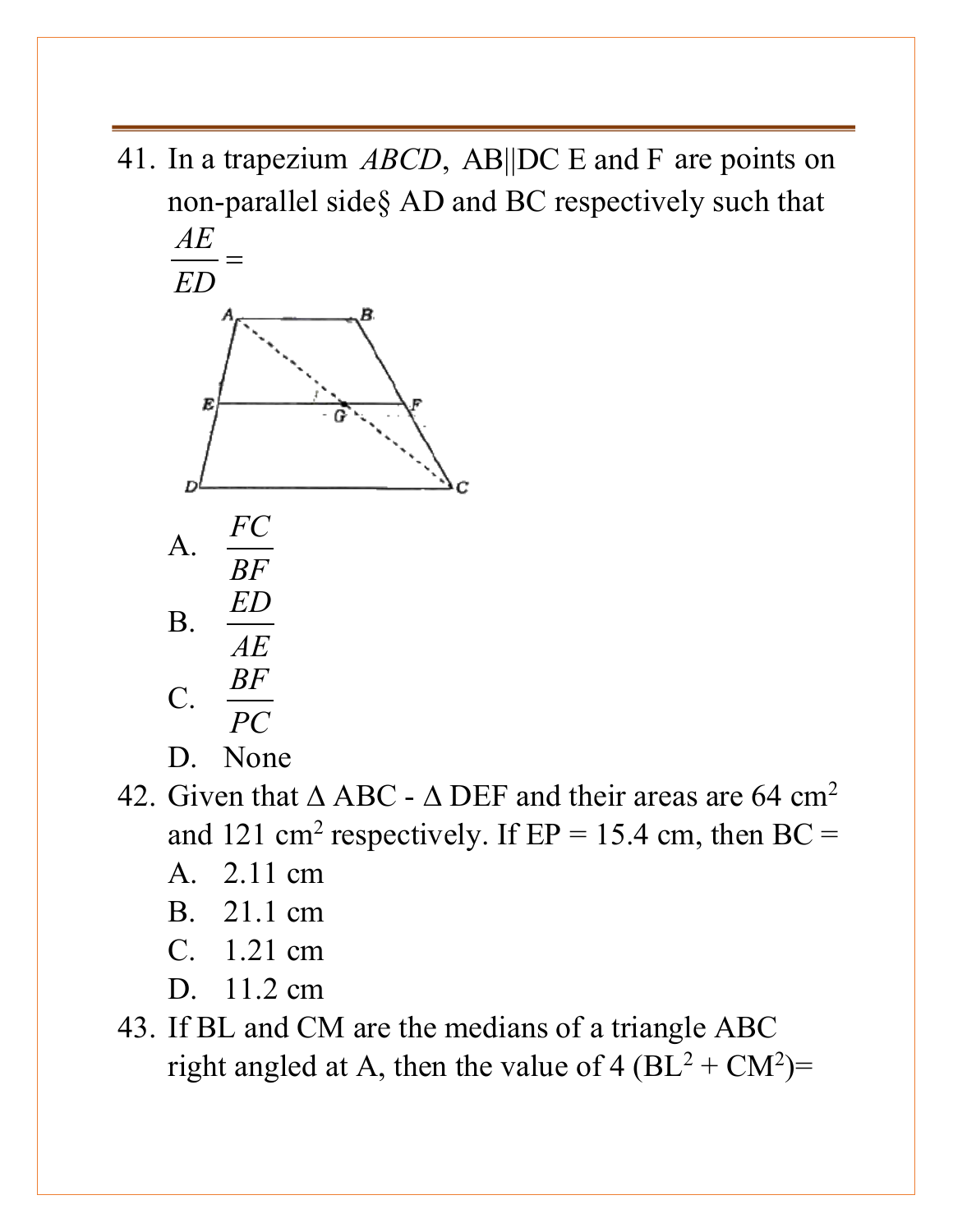- A. 3BC2
- B. 5BC2
- C. 7BC2
- $D. BC<sup>2</sup>$
- 44. If ABD is a triangle right angled at A and AC⊥BD, then  $AC^2$  =
	- A. BC.BD
	- B. BD .CD
	- C. BC.DC
	- D. AD.AB

### 45. The number of pairs of parallel tangents to a circle is

- A. 2
- B. 4
- C. 1
- D. infinitely many
- 46. The length of the tangent to a circle whir centre 0 and radius  $= 6$  cm from a point P outside the circle such that  $OP = 10$  cm is
	- A.  $6 \text{ cm}$
	- B. 8 cm
	- C. 4 cm
	- D. 5 cm.
- 47. If PA and PB are the lengths of tangents drawn from an external point P to a circle, then
	- A.  $PA \neq PB$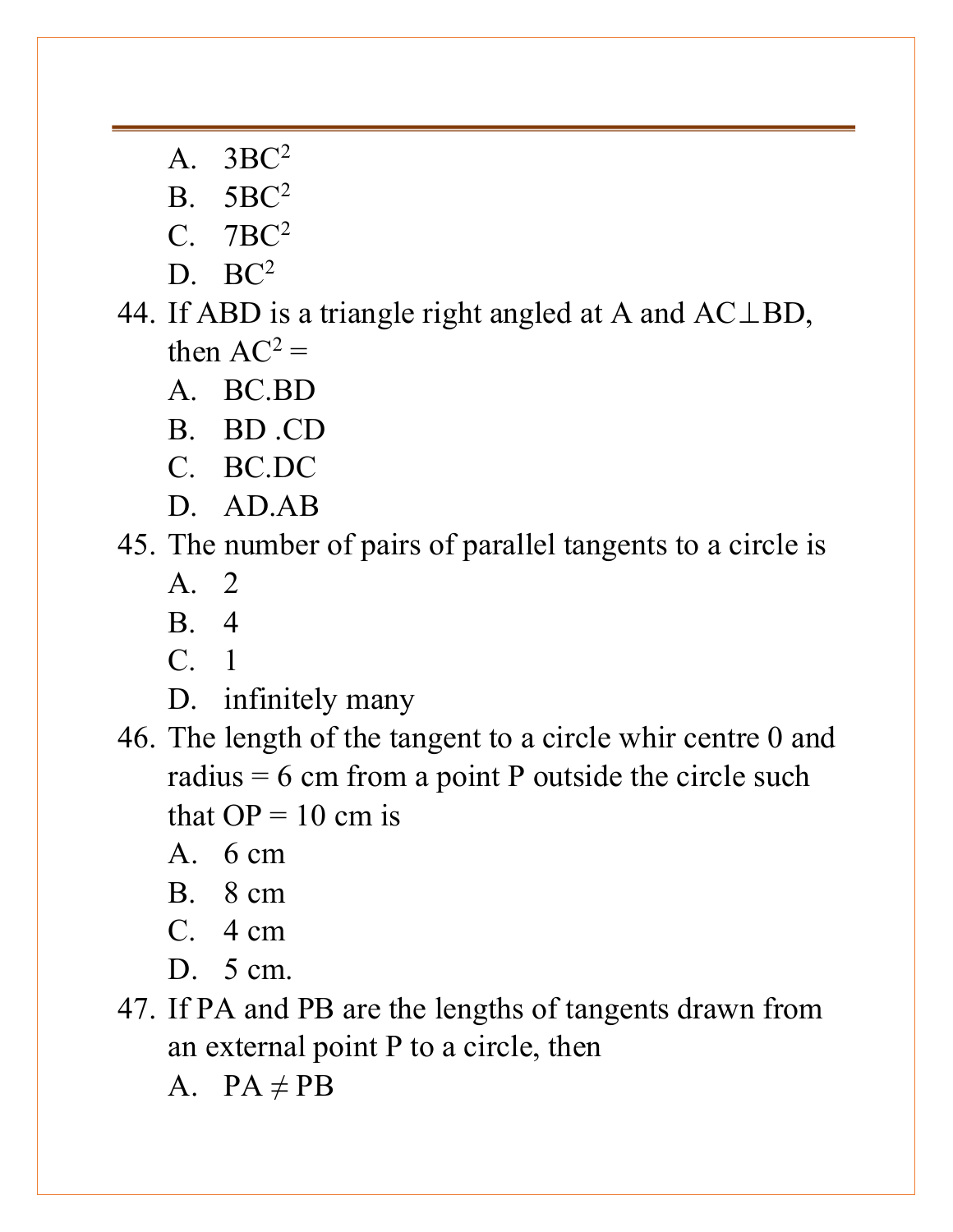$B.$   $PA > PR$ 

 $C.$  PA < PB

- $D.$   $PA = PR$
- 48. The area of the sector, whose radius is 7 cm with angle 60°, is
	- A. 52.66 cm<sup>2</sup>
	- B. 25.66 cm<sup>2</sup>
	- C.  $62.56 \text{ cm}^2$
	- D.  $65.62 \text{ cm}^2$
- 49. 49. The number of circles passing through three collinear points in a plane is
	- A. 1
	- B. 0
	- C. 9
	- D. 12

50. The LCM of the number  $2^7 \times 3^4 \times 7$  and  $2^3 \times 3^3 \times 11$  is

- A.  $2^3 \times 3^4$
- B.  $2^7 \times 3^4$
- C.  $2^7 \times 3^4 \times 7 \times 11$
- D.  $2^3 \times 3^4 \times 7 \times 11$
- 51. The number of rational numbers exist between any two distinct rational numbers is.
	- $A \cap$
	- B. 1
	- C. 2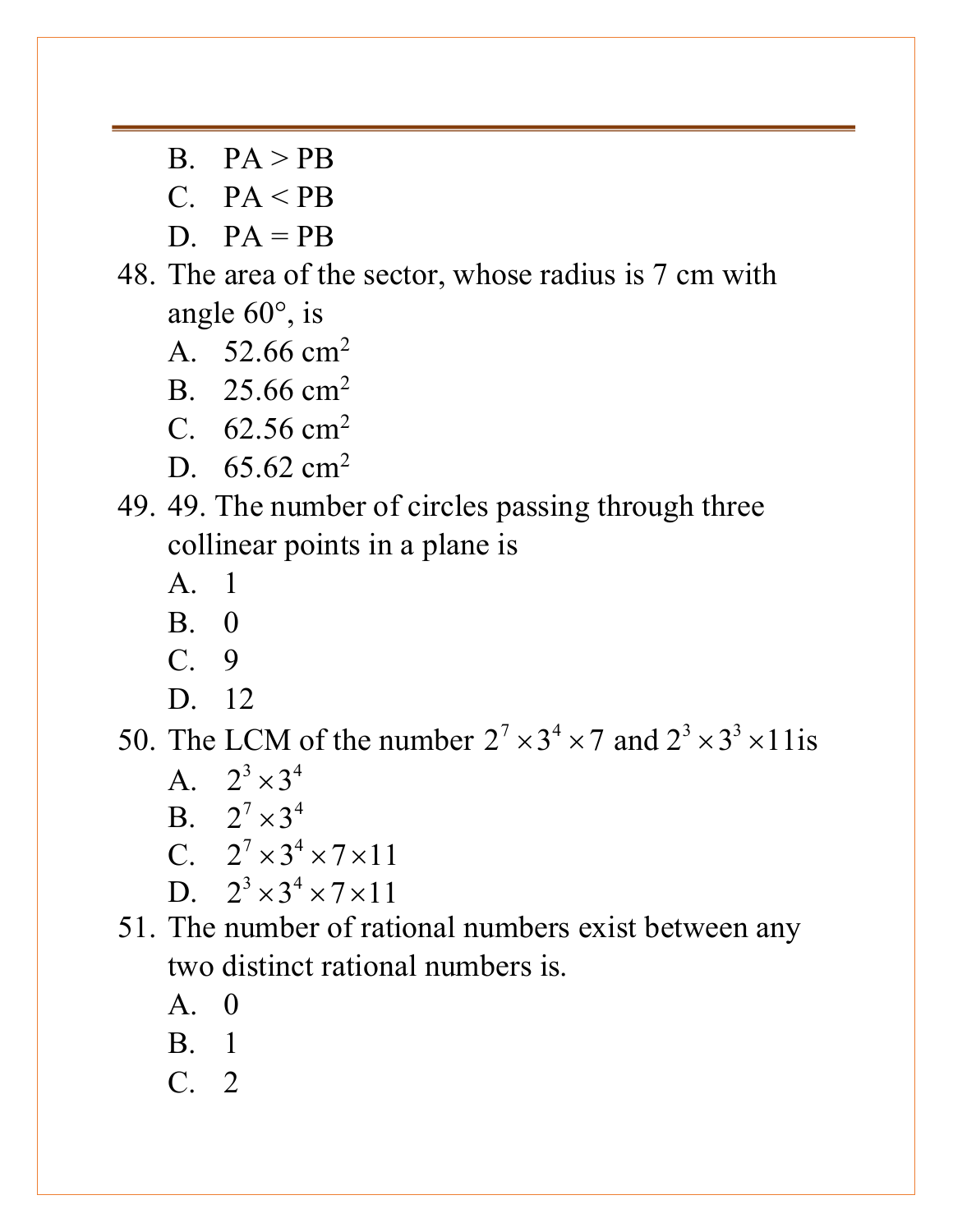D. infinite 52. The prime factorization of 163800 is A.  $2^{2} \times 3^{3} \times 5^{5} \times 7 \times 13$ B.  $2^{2} \times 3^{3} \times 5^{2} \times 7 \times 13$ C.  $2^3 \times 3^2 \times 5^5 \times 7 \times 13$ D. Noe 53.  $\frac{1}{1}$  +  $\frac{1}{1}$  $\log_x xy$   $\log_y xy$  $+\frac{1}{1}$  = A. 0 B. 1 C. -1 D. 2 54. If  $\log_{10} 3 = 0.4771$ , then the value of  $\log_{15} + \log 2 =$ A. 47.71 B. 1.4771 C. 4.77 D. 0.4771 55. If  $A = \{1, 2, 3, 4, 5\}$  and  $B = \{4, 5, 6, 7\}$ , then  $A - B$  $=$ A. {4, 5} B. {6, 7} C.  $\{1, 2, 3\}$ D. {1, 2, 3, 4, 5, 6, 7} 56. Among the following a null set (where N is the set of natural number)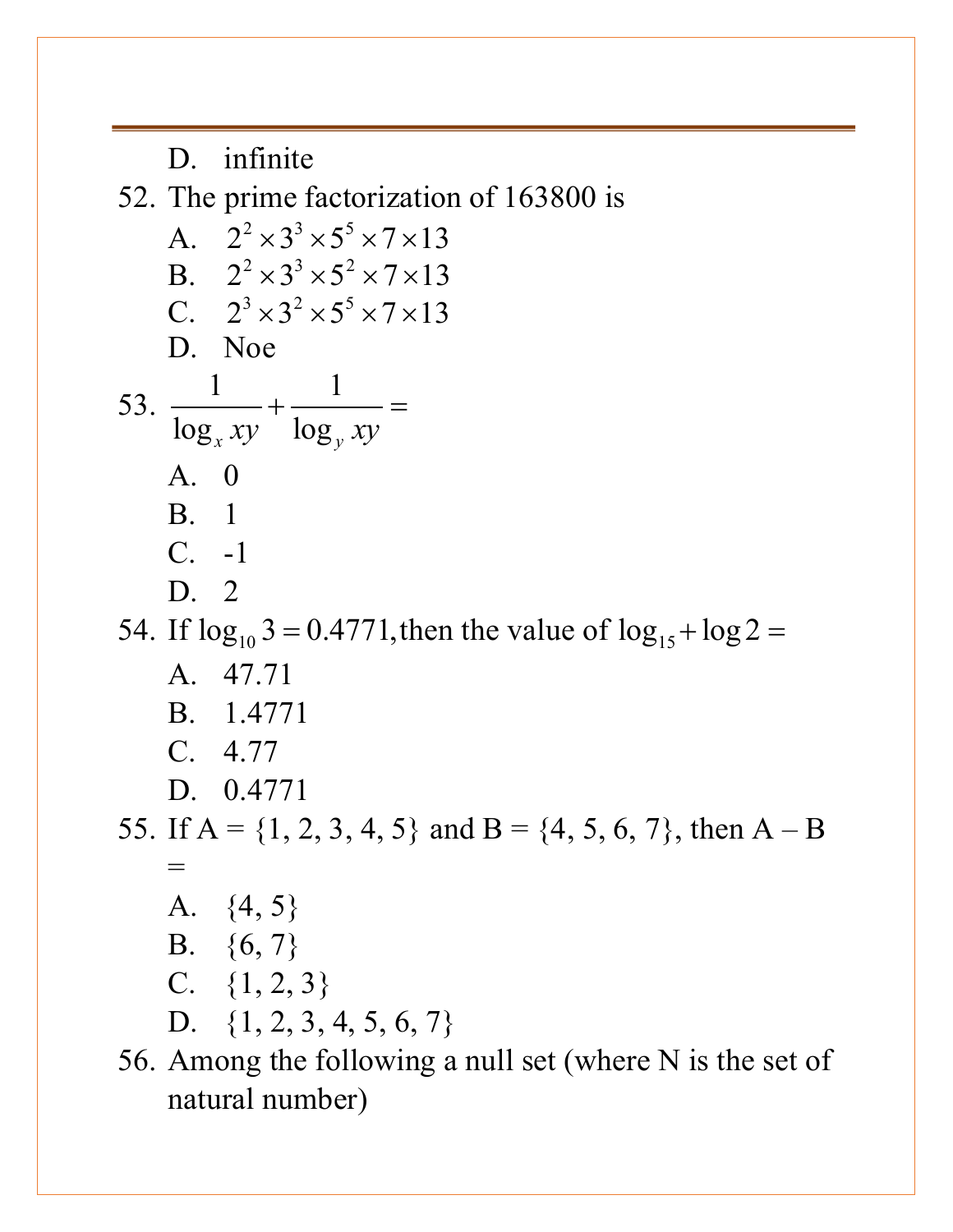A.  $x: x^2 < 5$  and  $x \in N$ B.  $x: x^2 = 4$  and  $x \in N$ C.  $x: x^2+1=0, x \in N$ D.  $x: x$  is even prime 57. If  $A \subset B$ , then  $A - B =$ A. B B. φ C. A D. B - A

58. The length of a rectangular dining hall is twice of its breadth. If x represents the breadth of the hall and its area is 5 sq. units, then the polynomial equation which represents the situation is

$$
A. \quad 5x^2 - 2 = 0
$$

$$
B. \quad 2x^2 - 5 = 0
$$

$$
C. \t x^2 - 25 = 0
$$

D. None

# 59. The sum of the zeros of the polynomial  $p(x) = x^2 + 7x + 10$  is A. 7

A. 
$$
\overline{B}
$$
.  $-7$  C.  $10$  D.  $10$ 

D. -10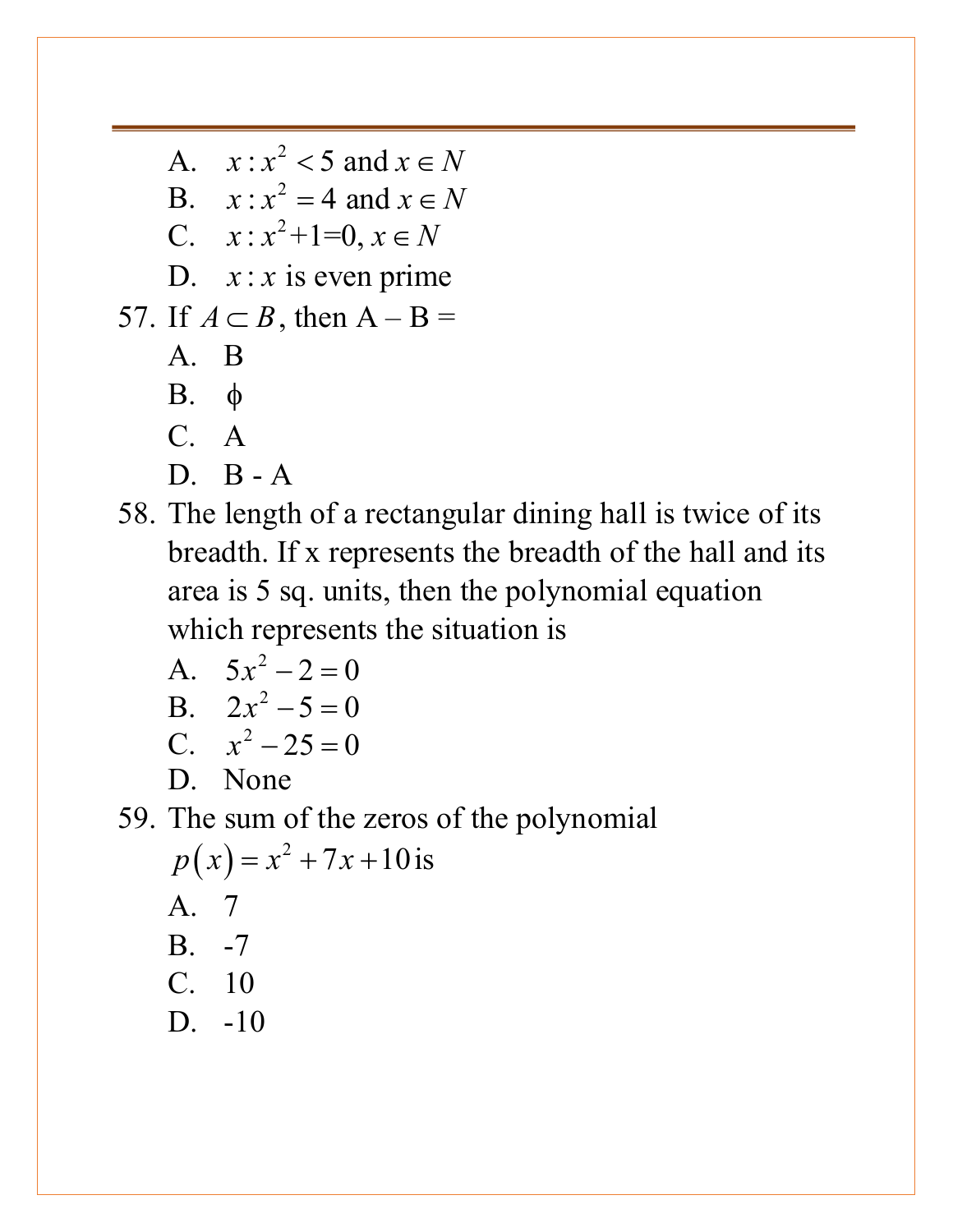60. If 
$$
p(x) = 2x^2 + 3x - 5
$$
 then  $p(2) =$   
A. 2  
B. 9  
C. 0  
D. -5

# **SECTION – II Physics**

- 61. The distance between the pole and focal point of a concave mirror is 15 cm. The radius of curvature is
	- A. 1.5 cm
	- B. 15 cm
	- C. 30 cm
	- D. 45 cm
- 62. Read the following two statements and pick the correct answer :
	- (a) Real image can be captured on screen.
	- (b) Virtual image can be captured on screen.
	- A. Both (a) and (b) are true
	- B. Both (a) and (b) are false
	- C. Only (a) is true
	- D. Only (b) is true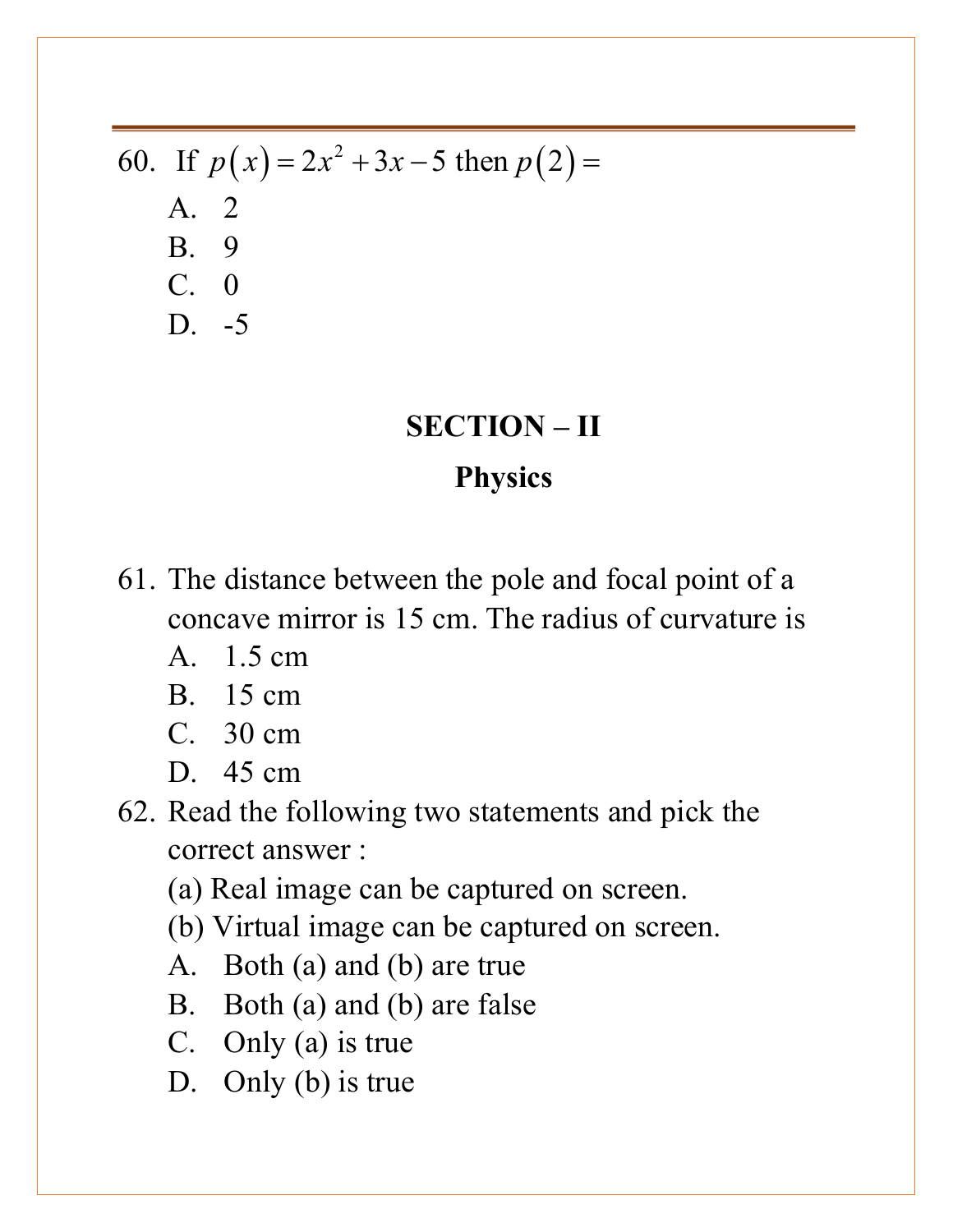63. The filament of an electric bulb is usually made of

- A. copper
- B. germanium
- C. steel
- D. tugnstein
- 64. 1 joule/ 1 coulomb is
	- A. 1 ampere
	- B. 1 watt
	- C. 1 weber
	- D. 1 volt

### 65. The drift velocity of electrons in copper wire is about

- A. 0.07 mm/s
- B. 0.7 mm/s
- C. 7 mm/s
- D. 70 mm/s
- 66. Three resistors each of value 3 Q are connected in parallel combination. Their equivalen resistance is
	- $A \quad 9 \Omega$
	- B. 1 Ω
	- C.  $0.33 \Omega$
	- D.  $1.5 \Omega$
- 67. At constant temperature, the ratio of potential difference to current is not constant for till following
	- A. iron
	- B. copper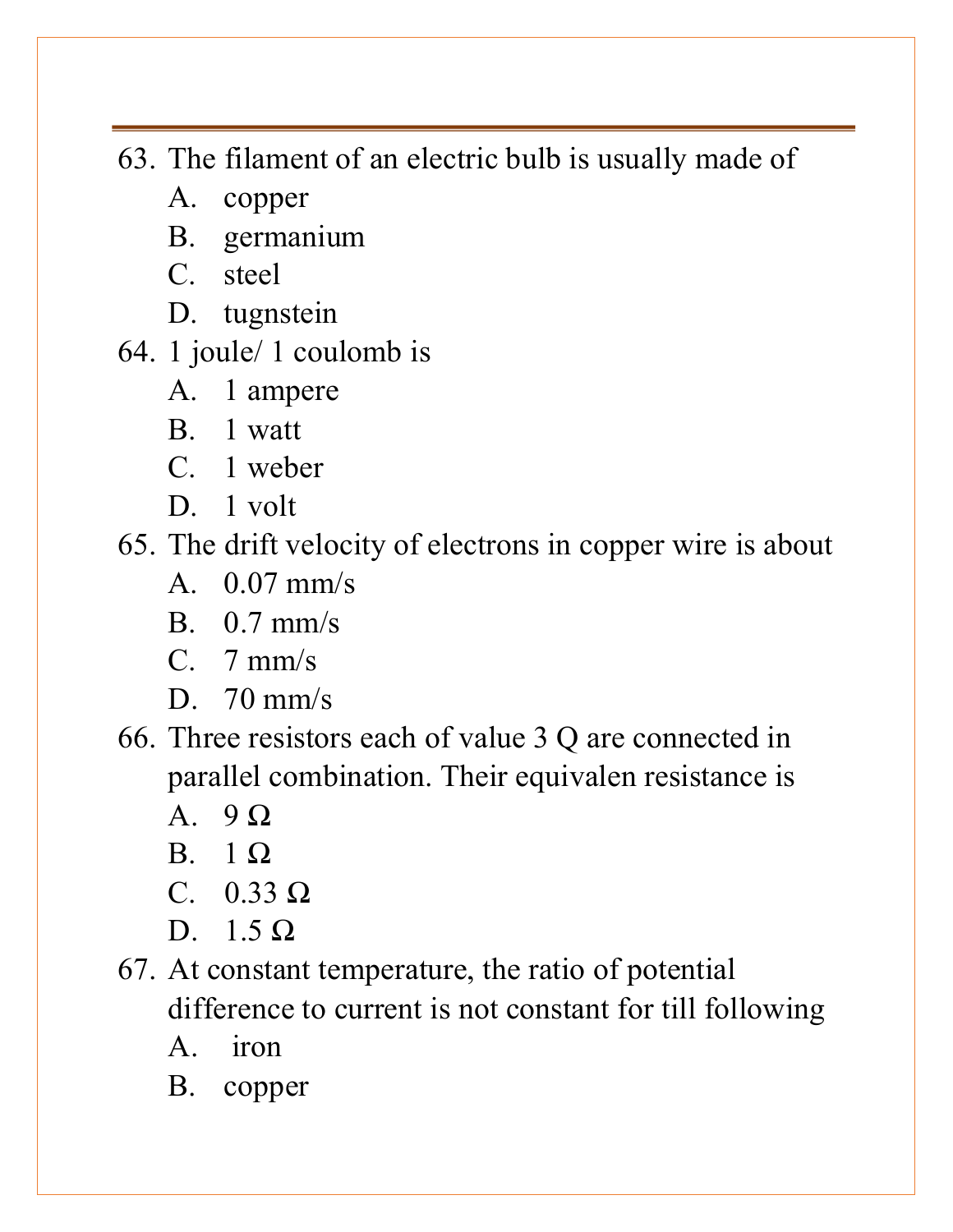- C. Light Emitting Diode (LED)
- D. aluminium
- 68. A bulb of resistance 200  $\Omega$  is connected to a 10 V battery. The power consumption is
	- A. 2 W
	- B. 20 W
	- C. 0.5 W
	- D. 0.05 W
- 69. A lemon kept in a glass of water appears to be bigger than its actual size. This is due to
	- A. reflection
	- B. refraction
	- C. total internal reflection
	- D. dispersion
- 70. If the critical angle is 45°, the refractive index of the material is
	- A. 0.5
	- B. 0.707
	- C. 1.
	- D. 1.414
- 71. If i and r be the angles of incidence and refraction respectively, when the light ray travels from glass to, air, then
	- A.  $i = r$
	- $B. I > r$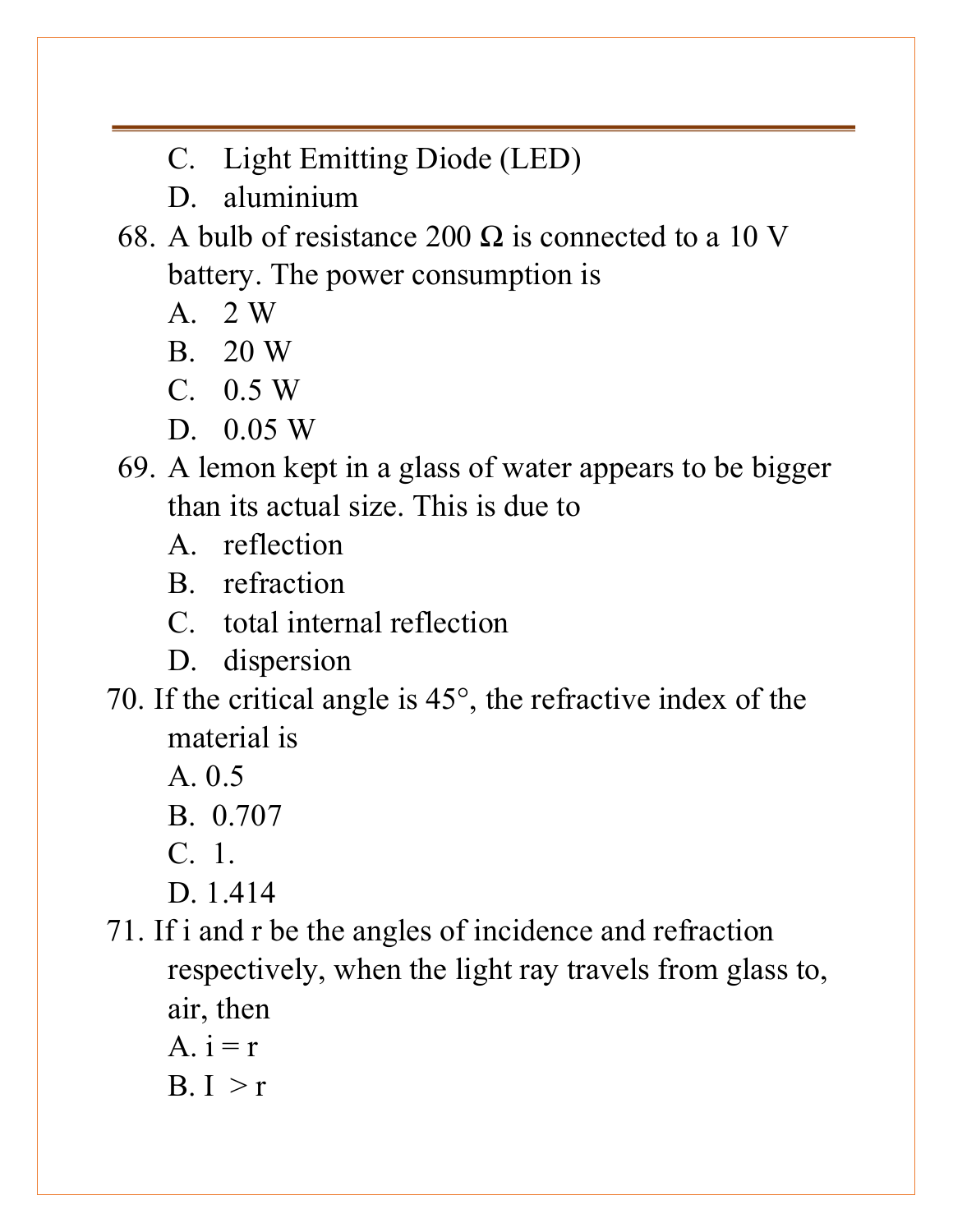$C.$  I  $\leq r$ 

D. None

72. Paraxial rays

- A. are perpendicular to the principal axis
- B. are very close to the principal axis
- C. make an angle of 45° to the principal axis
- D. pass through the principal axis
- 73. which one among the following cases, the convex lens does not give a real image?

A. When the object is placed between the focal point and optic centre

B. When the object is placed beyond the centre of curvature

C. When the object is placed between the centre of curvature and focal point

D. When the object is placed on the centre of curvature

74. Irrespective of the position of the object on the principal axis, a concave lens gives an image of nature

A. real, inverted

- B. real, erected
- C. virtual, inverted
- D. virtual, erected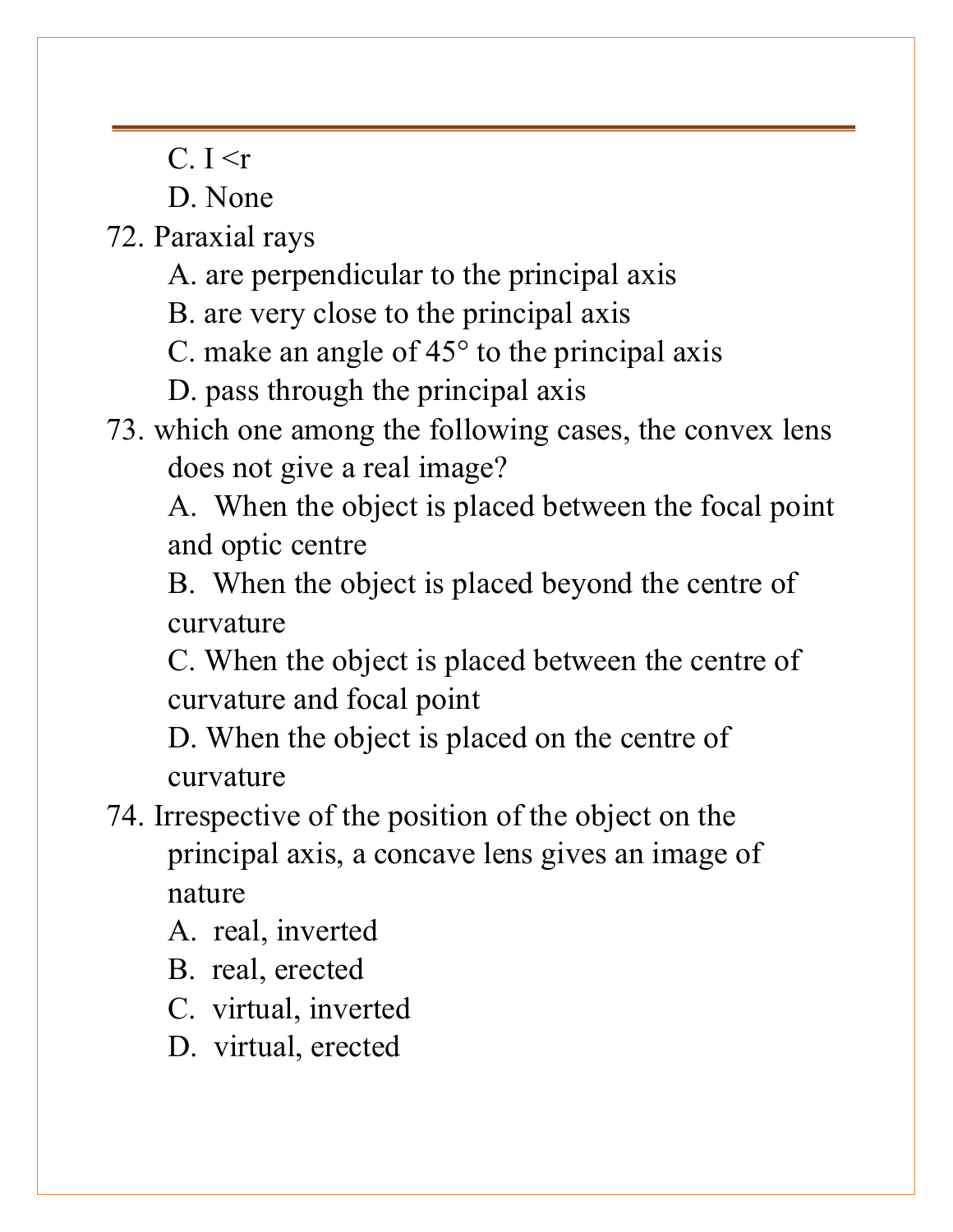- 75. If a convex lens has its object and image distances equal (say x), the focal length is equal to
	- A. x
	- $B_x \times /2$
	- $C. 2/x$
	- $D<sub>0</sub>$

76. Which part of the human eye helps the eye lens to change its focal length?

A. Retina

B. Pupil

C. Ciliary muscle

D. Cornea

77. For any position of an object in front of the human eye, the image distance is fixed at

A. 1 cm

B. 1.5 cm

C. 2.5 cm

D. 0.25 cm

78. To correct one's hypermetropia defect, the type of lens used is

A. biconvex

B. biconcave

C. concavo-convex

D. planoconcave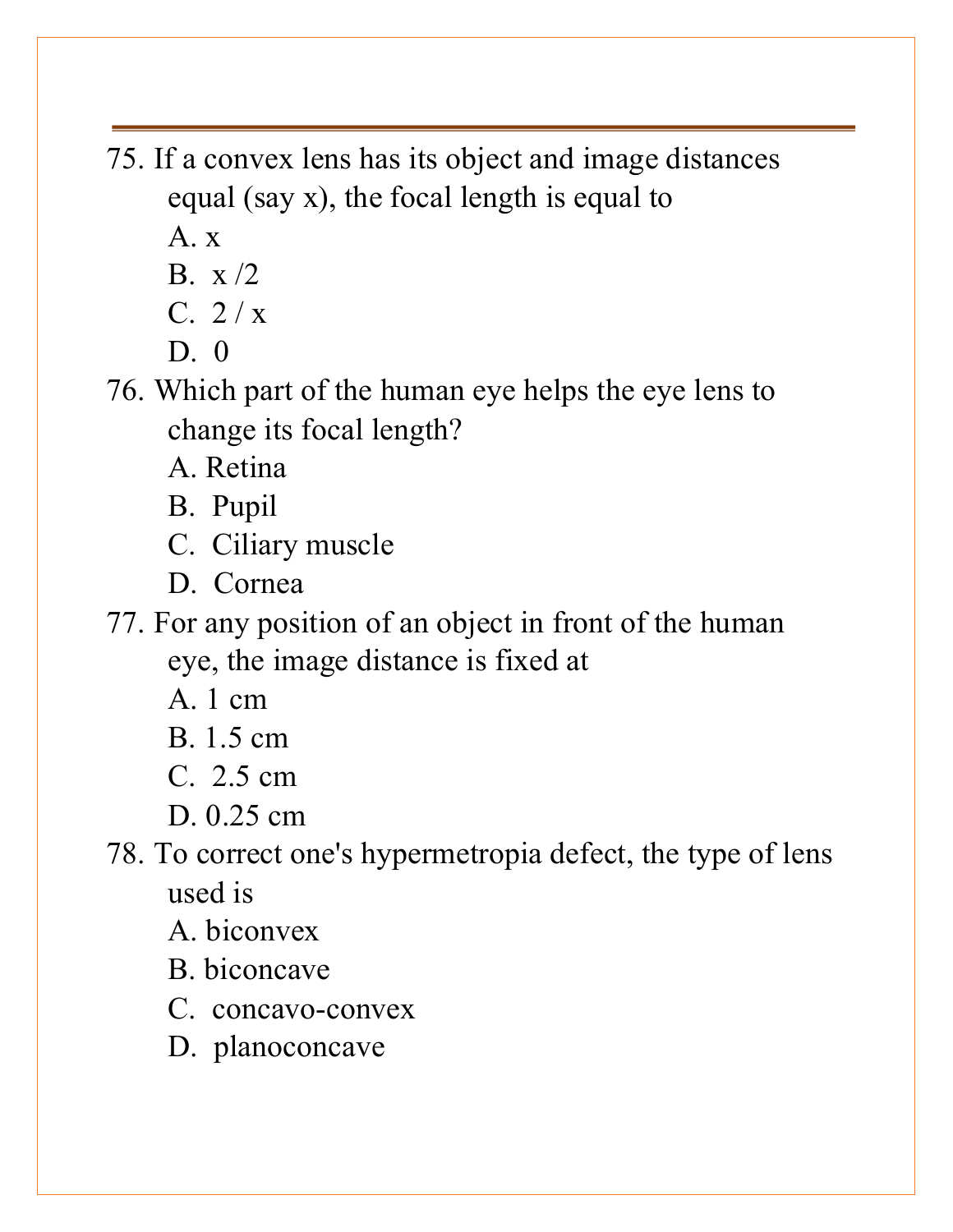- 79. Read the following two statements and pick the correct answer:
	- A. Red colour light has low refractive index.
	- B. Red colour light undergoes low deviation.
	- 1. Both (a) and (b) are true
	- 2. Both (a) and (b) are false
	- 3. only (a) is true
	- 4. only (b) is true
- 80. Scattering of light involves the process of
	- A. bending of light at the interface of two media
	- B. splitting of light into different colours
	- C. convergence of light rays at the focus
	- D. re-emission of absorbed light
- 81. According to Faraday's law, the induced EMF produced in a closed loop is equal to the
	- A. magnetic flux
	- B. change of magnetic flux
	- C. rate of change of magnetic flux
	- D. cross-sectional area of the loop
- 82. If B is the magnetic flux density and A is the area of the plane, then the magnetic flux is given by
	- A. AB
	- $B. B/A$
	- $C. A / B$
	- D.  $A^2B$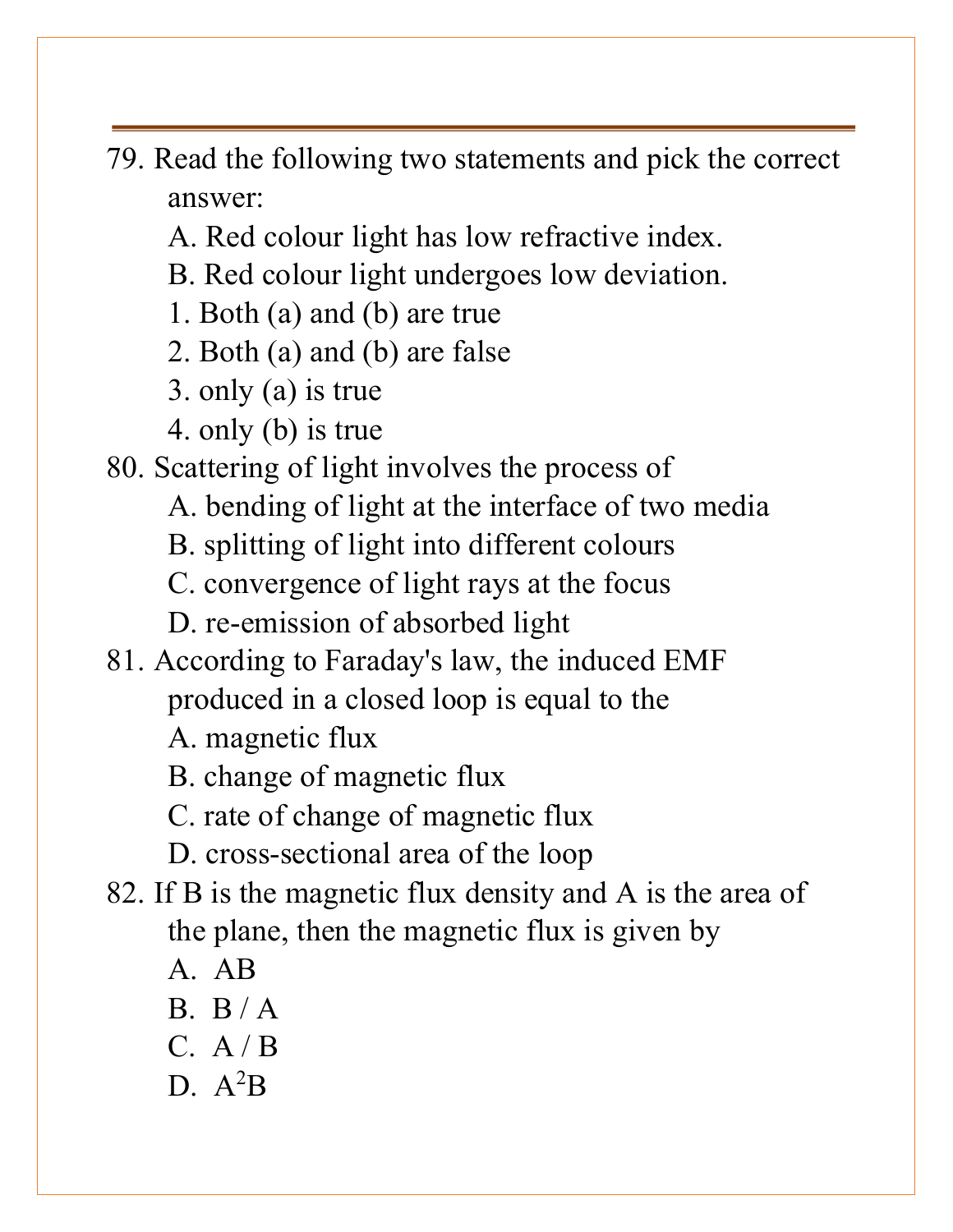- 83. A conductor is moving with a speed of 10 m/s perpendicular to the direction of magnetic field of induction 0.5 T. If the induced EMF is 5 V, then the length of the conductor is
	- A. 0.25 m
	- B. 0.01 m
	- C. 4 m
	- D. 1 m
- 84. A metal ring is inserted through the soft iron cylinder which is wounded with copper wire. When DC is supplied between the ends of the coil, then

A. the metal ring is levitated on the coil and stays there

B. the metal ring is levitated and falls down immediately

C. the metal ring rotates round the cylinder at the same position

D. None

85. A charge q is moving with a velocity v in magnetic field of induction B. If the magnetic force acting on charge q is equal to quB, then

A. q is moving parallel to B

B. q is moving perpendicular to B

C. q is moving at an angle of  $45^{\circ}$  to B

D. q is stationary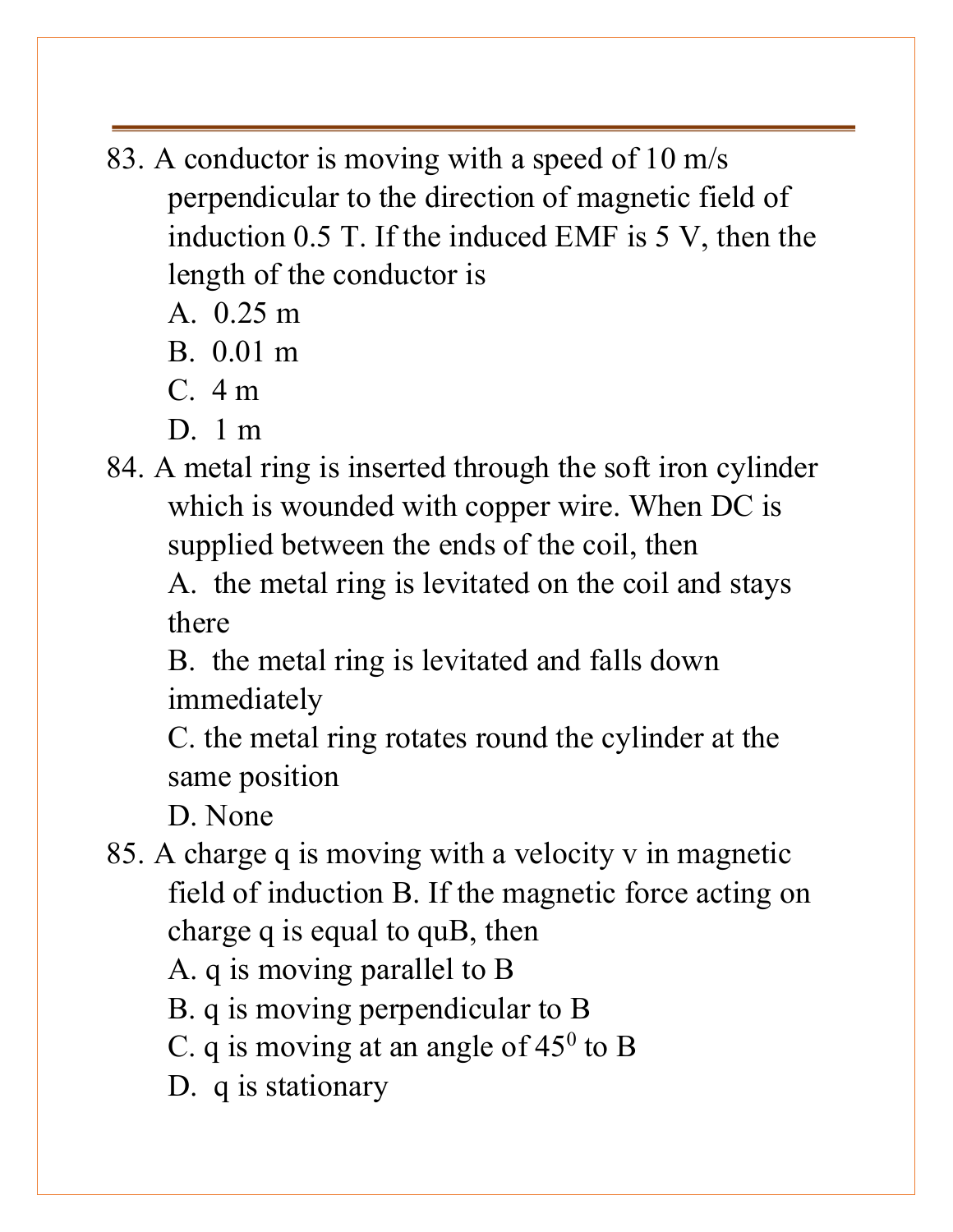86. Which among the following is an example for condensation?

A. Water converting into ice

B. Wet cloths getting dried

C. Water converting into vapour

D. Formation of dew

87. 127 °C +400K + x = 1000 K. The value of x is

A. 200 K

B. 273 K

C. 473 K

D. 800 K

88. Which among the following materials has specific heat more than that of ice?

A. water

B. Glass

C. Mercury

D. Copper

89. Which among the following is used by the dentists to see the image?

A. convex mirror

B. concave mirror

C. plane mirror

D. convex lens

90. If u and v be the object and image distances for a spherical mirror, then the magnification is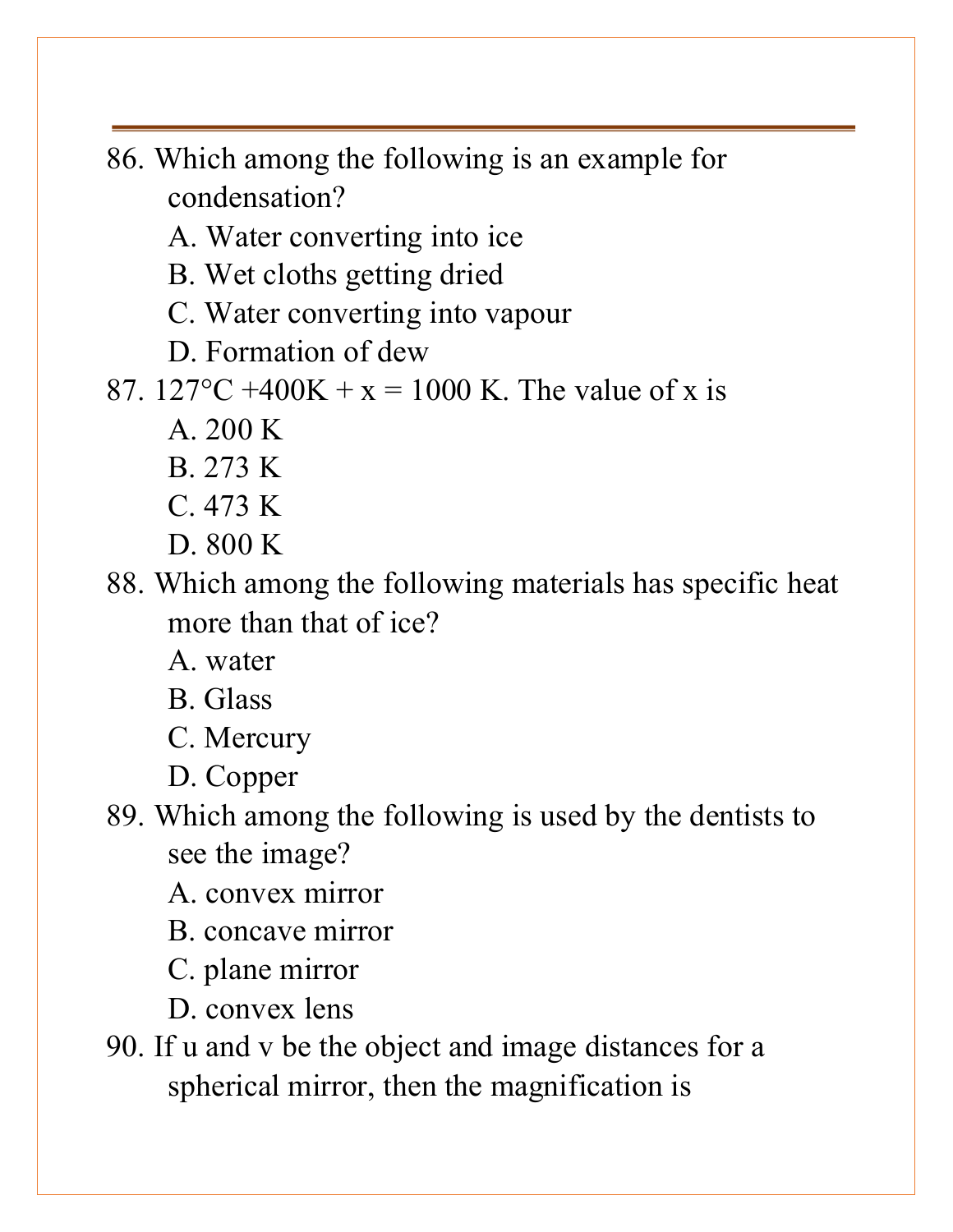A. u/v B. v/u  $C. -u/v$  $D. -v/u$ 

#### **SECTION – III**

#### **Chemistry**

91. Which of the following salt solutions has pH greater than seven?

- A. CH3COOH
- B. NH4Cl
- C. NaCl
- D. CH3COONa
- 92. Match the following:
	- a. Caustic soda (i) NaHCO<sub>3</sub>
	-
	-
	- d. Plaster of Paris (iv) NaOH
	- A. (a) (b) (c) (d)
		- $(i)$   $(ii)$   $(iii)(iv)$
	- B. (a) (b) (c) (d)
		- $(i)$   $(iv)$   $(iii)$   $(ii)$
- 
- b. Baking soda  $(iii)$  CaSO<sub>4</sub> 2H<sub>2</sub>O
- c. Gypsum  $(iii)$  CaSO<sub>4</sub> .1/2H<sub>2</sub>O
	-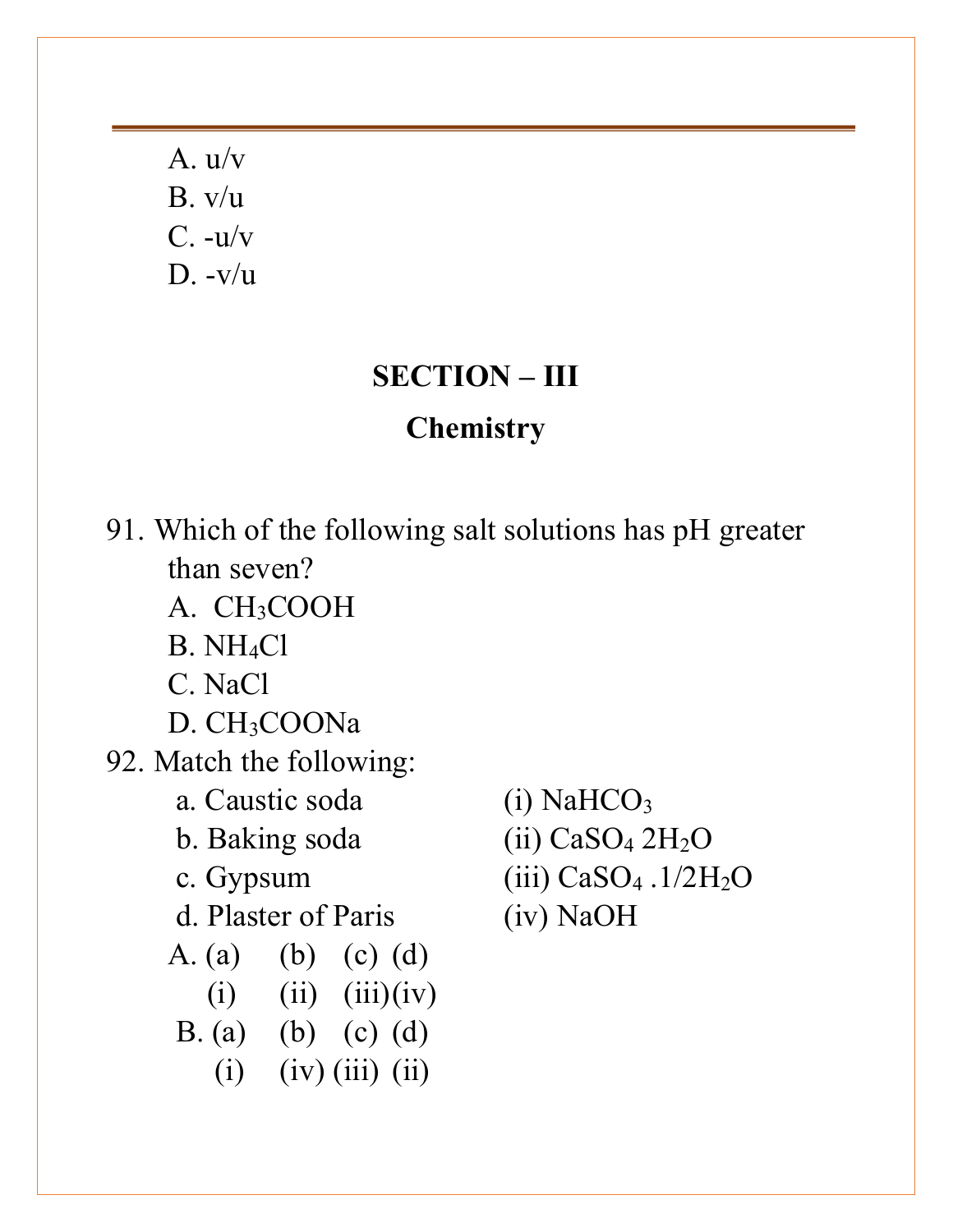C. (a) (b) (c) (d)  $(iv)$  (i)  $(iii)$  (ii) D. (a) (b) (c) (d)  $(iv)$  (i) (ii) (iii) 93. HCl+  $H<sub>2</sub>0$  X +Cl<sup>-</sup>. The X may be A.  $H_3O^+$ B. OH- C. HOCl  $D. H<sub>2</sub>O<sup>+</sup>$ 94. The maximum number of electrons accommodated in a subshell with azimuthal quantum number *l* is A. 2*l*+1 B. 4*l*+2  $C. l(l+1)$ 

 $D. 4l -1$ 

95. The four quantum numbers for valence electron of sodium atom are

A.  $n=1, l=0, m 0, s=1/2$ B.  $n=2, l=0, m-0, s=1/2$ C.  $n = 3, l = 0, m = 0, s = 1/2$ D.  $n = 3, l = 1, m = 0, s = 1/2$ 96. Degenerate orbitals have A. same *l* value and same n value

B. different I value and same n value

C. same *l* value and different n value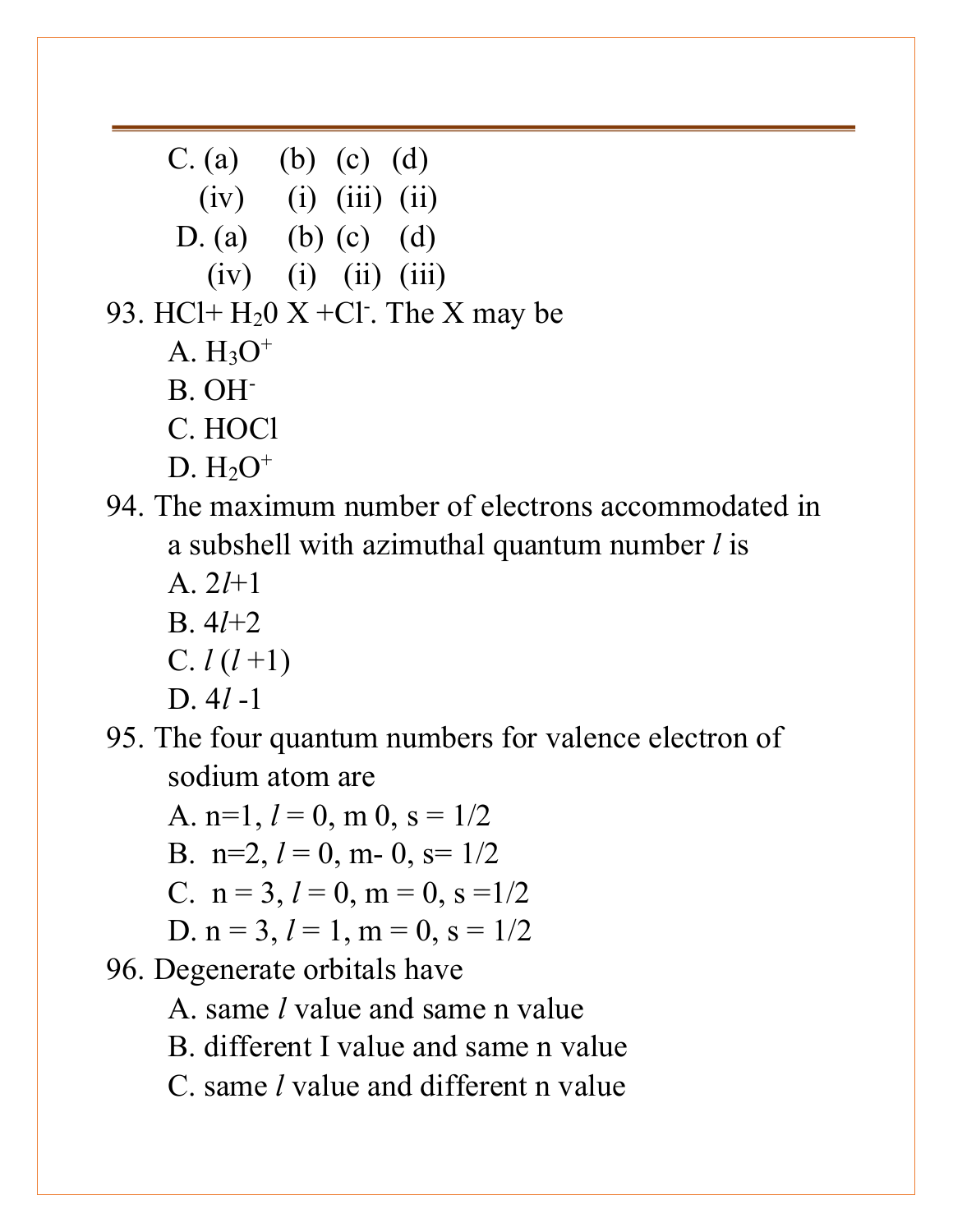D. same  $(n + l)$  value

97. Which pair of elements fits into same slot in Newlands' table of elements?

- A. F, Cl
- B. Co, Ni
- C. Mg, Ca
- D. C, Si
- 98. As per the modern periodic law, the properties of the elements are periodic functions of their
	- A. atomic weights
	- B. mass numbers
	- C. atomic numbers
	- D. valences

99. Elements of which group are called halogens?

- A. VA
- B. VIA
- C. VIIA
- D. IVA

100. Which of the following elements has larger atomic size?

- A. Na
- B. Mg
- C. Ca
- D. K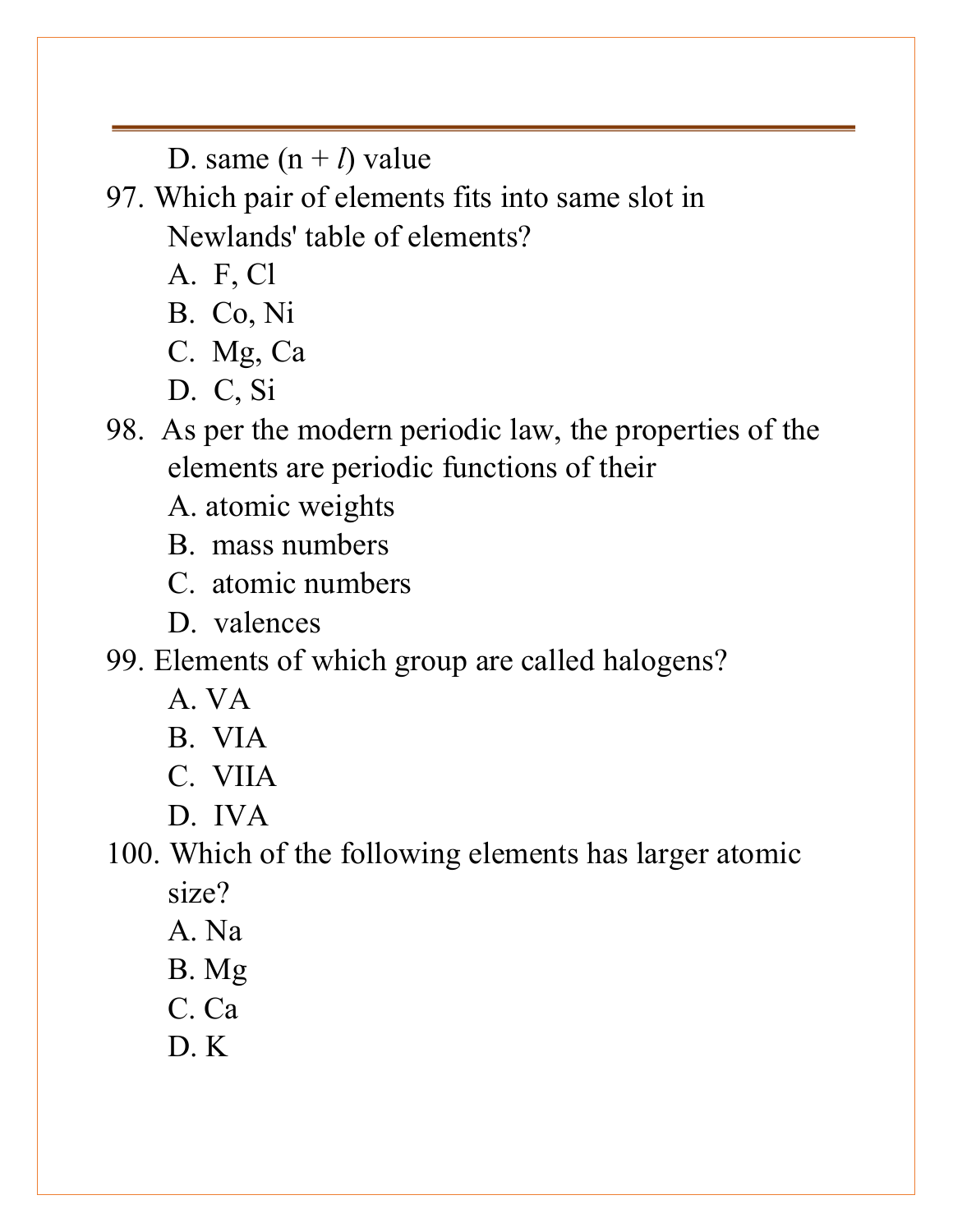- 101. The correct order of electronegativity in the following elements is
	- A.  $F>C>O$
	- $B. F>O>CI$
	- $C.$  O > F > CI
	- D.  $Cl > F > O$
- 102. The ionic bond forms easily between which groups of elements?
	- A. IA and VIIA
	- B. IIA and VA
	- C. IA and VA
	- D. IIA and VIA

103. Which of the following is a covalent compound?

- A. NaCI
- B. NH3
- $C.$  Mg $Cl<sub>2</sub>$
- D. LiF
- 104. The bond angle in BF3 molecule is
	- A.  $120^0$
	- $B. 180<sup>0</sup>$
	- $C. 109<sup>0</sup>28'$
	- D.  $104^0$

105. The  $\pi$  bond is not found in

- A.  $C_2$  H<sub>4</sub>
- $B. O<sub>2</sub>$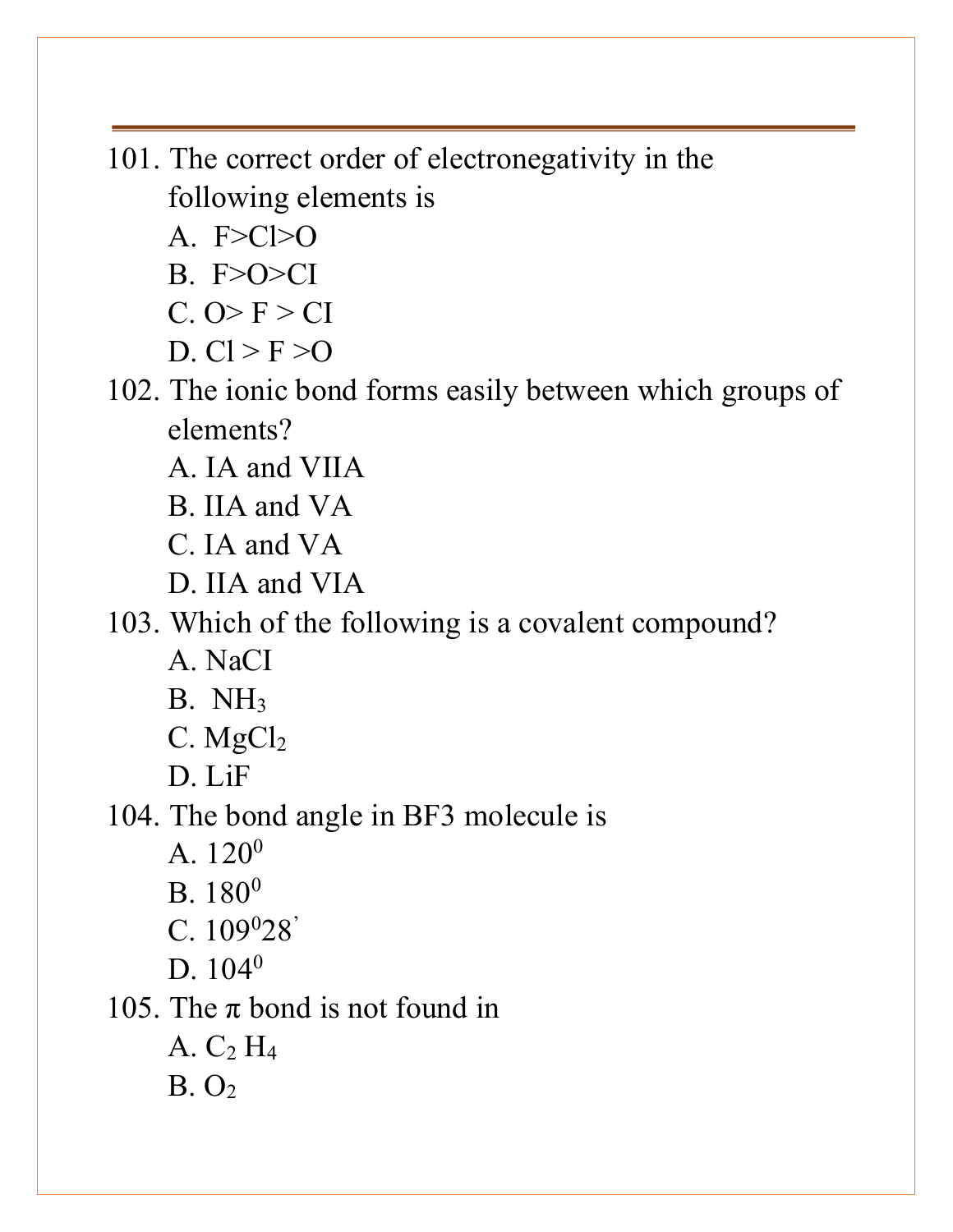$C. N<sub>2</sub>$ 

 $D. H<sub>2</sub>O$ 

106. The type of hybridization in CH4 molecule is

- A. sp
- $B.$  sp<sup>2</sup>
- $C.$  sp<sup>3</sup>
- $D.$   $sp^3d$

107. The ore  $Fe<sub>3</sub>O<sub>4</sub>$  is called Fe

- A. magnetite
- B. magnesite
- C. haematite
- D. pyrolusite

### 108. 2  $\text{ZnS+3O}_2$  -  $\rightarrow$  2  $\text{ZnO}$  +2S0<sub>2</sub> This reaction is an example for

- A. smelting
- B. calcination
- C. reduction

D. raosting

109. Which of the following processes is not suitable for refining of metals?

A. Poling

- B. Distillation
- C. Electrolytic refining
- D. Froth floatation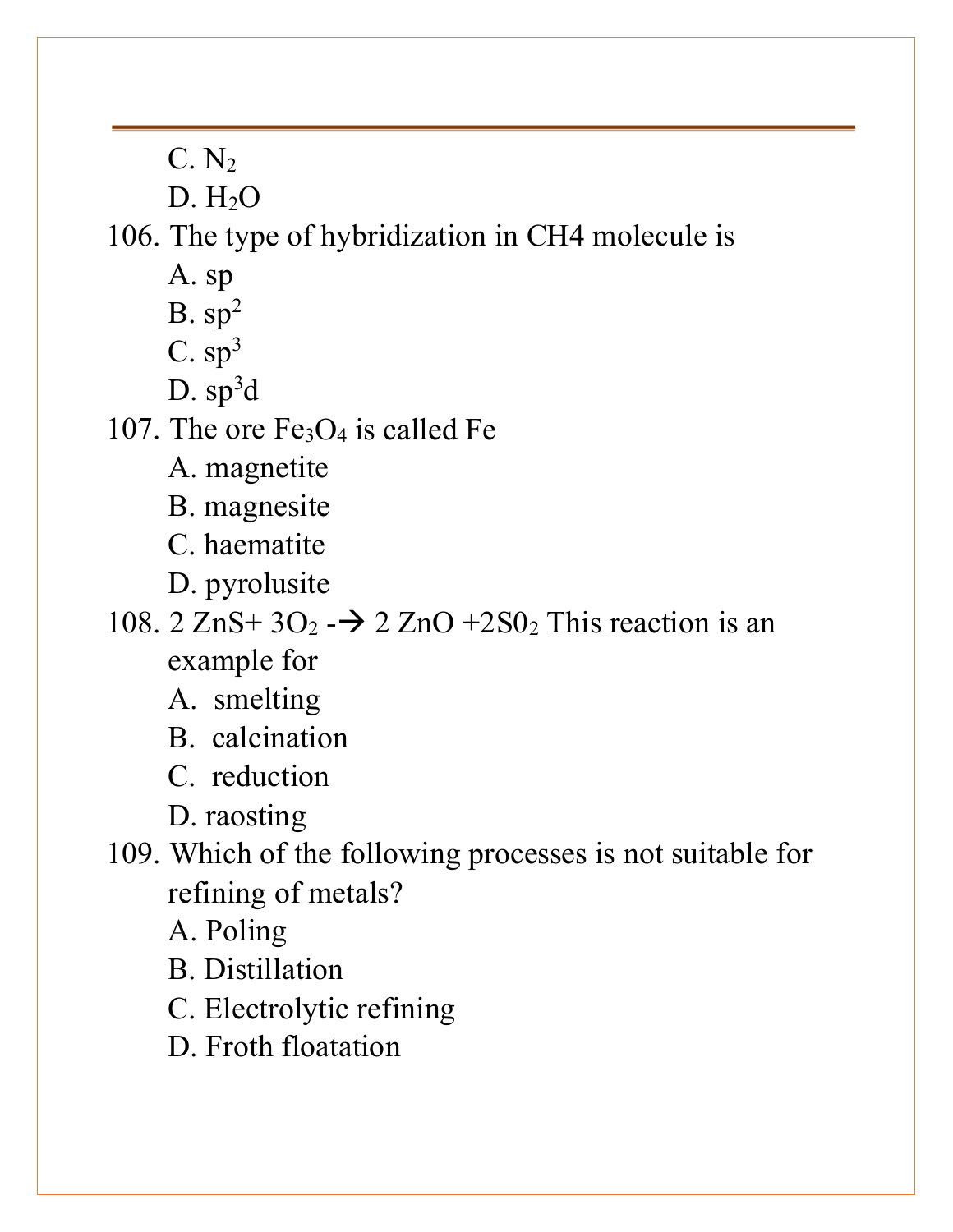110. Which of the following is a saturated hydrocarbon? Oi e.oZ as.164 Ip\_tdsoyw?

- A.  $C_2$  H<sub>4</sub>
- $B. C<sub>2</sub> H<sub>2</sub>$
- C.  $C_3 H_6$
- D.  $C_2$  H<sub>6</sub>
- 111.  $CH_3$  —NH—CH<sub>3</sub> is known as
	- A. primary amine
	- B. tertiary amine
	- C. secondary amine
	- D. quaternary ammonium salt
- 112. The IUPAC name of the compound  $CH_3$   $CH=CH=H<sub>2</sub>$ 
	- A. but-3-ene-1-yne
	- B. buta- 1, 2-diene
	- C. buta-2,3-diene
	- D. buta diene
- 113. Which of the following substituted products is not formed when methane reacts with chlorine in sunlight?
	- A. Chloroform
	- B. Carbon tetrachloride
	- C. Methylene chloride
	- D. Ethyl chloride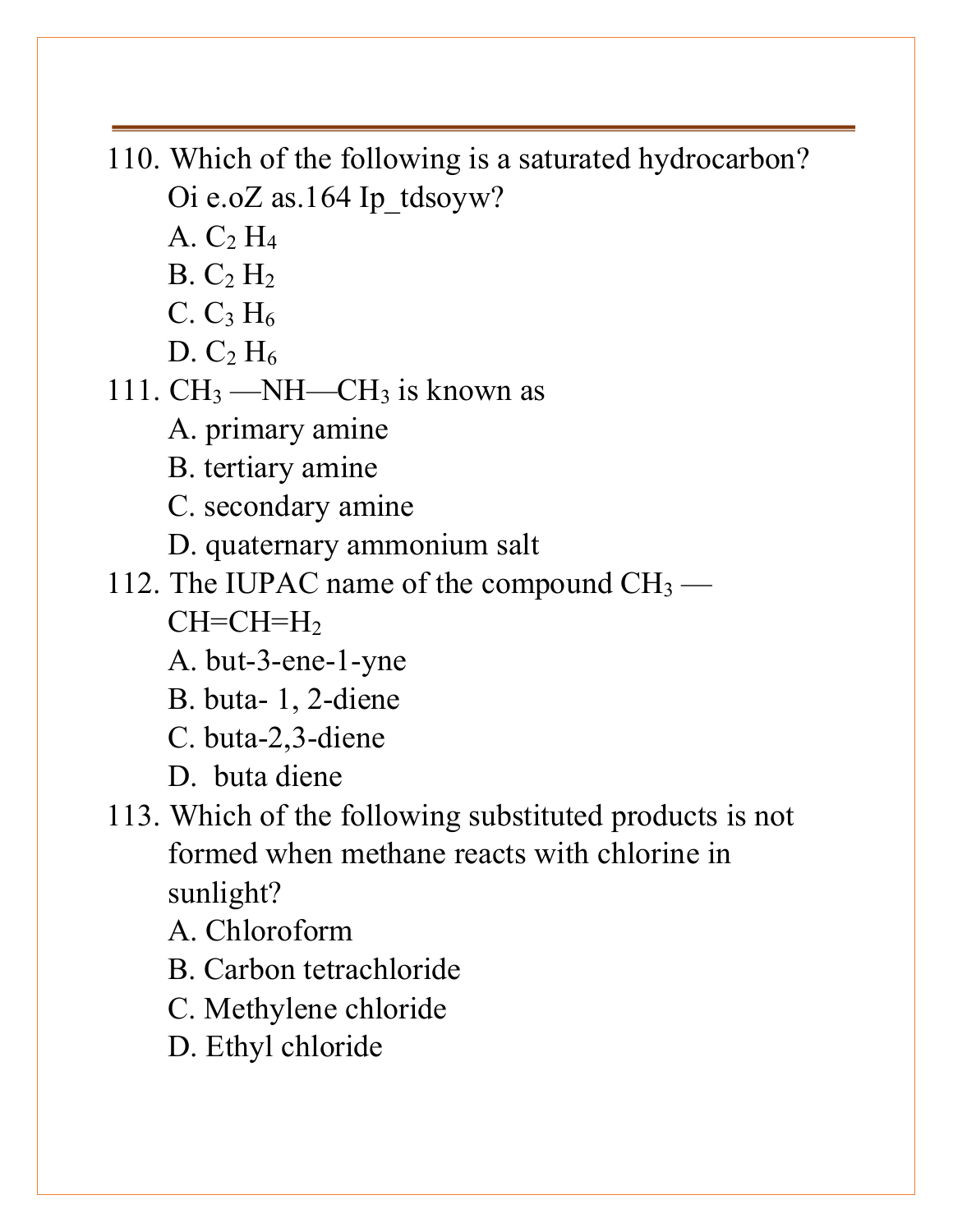- 114. The process of conversion of starch and sugar into ethanol by using enzymes is called
	- A. fermentation
	- B. esterification
	- C. carbonization
	- D. pyrolysis
- 115. The general formula of ester is
	- $A$  R--0--R
	- B. R—CO--R
	- C. R—COOR
	- D. R—CHO
- 116. The chemical formula of marble is
	- A. CaCO<sub>3</sub>
	- B.  $Ca(OH)<sub>2</sub>$
	- C. CaO
	- D.  $Ca(HCO<sub>3</sub>)<sub>2</sub>$
- 117. NaCI +  $AgNO_3 \rightarrow 4 AgCl \downarrow + NaNO_3$  is an example for
	- A. chemical combination
	- B. chemical decomposition
	- C. displacement reaction
	- D. double displacement reaction
- 118. Coating the iron metal surface with a thin layer of zinc to protect the rusting of iron is called A. greasing B. galvanizing